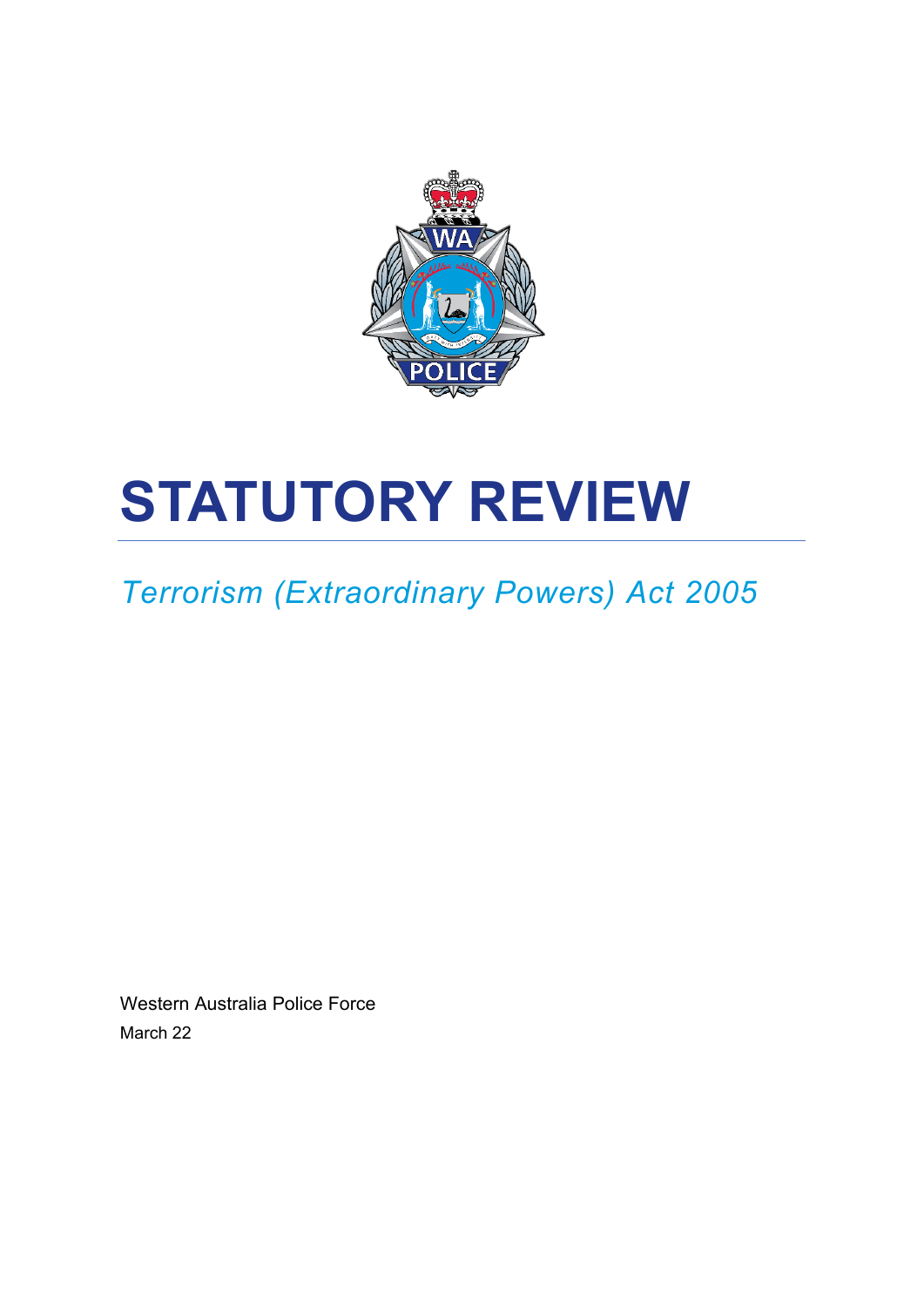## <span id="page-1-2"></span>**1 EXECUTIVE SUMMARY**

The *Terrorism (Extraordinary Powers) Act 2005 (WA)* (the Act) was developed in response to the growing threat of terrorism and in the context of a nationally consistent response agreed to at a Council of Australian Governments (COAG) meeting in 2005. It provides the Western Australia Police Force with enhanced powers for the purposes of responding to terrorist threats, better investigating terrorist activity and to more expeditiously apprehend perpetrators.

## **The Act**

The Act confers powers on police in three key respects. Firstly, it confers special powers to deal with threats of terrorist acts and to respond to terrorist acts upon the issuing of a warrant by the Commissioner of Police (the Commissioner). Secondly, it makes provision for the use of force, including lethal force, following a declaration by the Commissioner relating to an incident. Thirdly, it enables the covert entry and search of premises for the purposes of responding to or preventing terrorist acts under the authority of a special covert search warrant.

The powers contained in the Act are wide-ranging, but they are also subject to specified oversight and reporting requirements. At the time of introducing the legislation in 2005, the Minister for Police made it clear that the powers conferred by the legislation are only to be used 'in times of exceptional crisis and imminent danger' [1](#page-1-0) . The overall purpose of the legislation is to enable police to adequately respond to, prevent, and investigate terrorist acts $^2$  $^2$ .

#### **The Review**

Section 34 of the Act contains the requirement for the Act to be reviewed. More specifically, it requires the review to address the operation and effectiveness of the Act, whether it is appropriate to prevent and respond to terrorist acts, and whether it should continue in operation. This is the report on the statutory review of the Act.

The methodology for the review involves discussion, findings and recommendations relating to the review requirements based upon:

- Consultation with identified key stakeholders
- Assessment of recent terrorism-related events and other terror scenarios against current provisions of the Act
- Consideration of reviews conducted and legislative amendments in other jurisdictions
- Review of any relevant case law

The review has been conducted by the WA Police Force in consultation with the Department of Premier and Cabinet and the State Solicitor's Office. It covers the period 2015 to 2020.

## **Conclusion**

The extraordinary powers conferred by the Act have not been exercised in Western Australia during the review period. In fact, other than one application for a covert search warrant in 2009/10 that was never executed, these powers have never been exercised.

Despite this, by applying a range of terrorism-related events and scenarios to the Act, taking into consideration the purpose of the Act, previous reviews and reviews conducted in other jurisdictions, this review has been able to make the required assessments of the Act. This review has found that the Act would be effective, that it is appropriate having regard to its purpose and ultimately recommends that the Act continue in operation.

This review makes a total of 9 Findings and 8 Recommendations.

<span id="page-1-0"></span><sup>1</sup> Hansard Legislative Assembly, 14 September 2005 p5307, Mrs M.H. Roberts (Midland – Minister for Police and Emergency Services), Second Reading Speech

<span id="page-1-1"></span> $2$  ibid.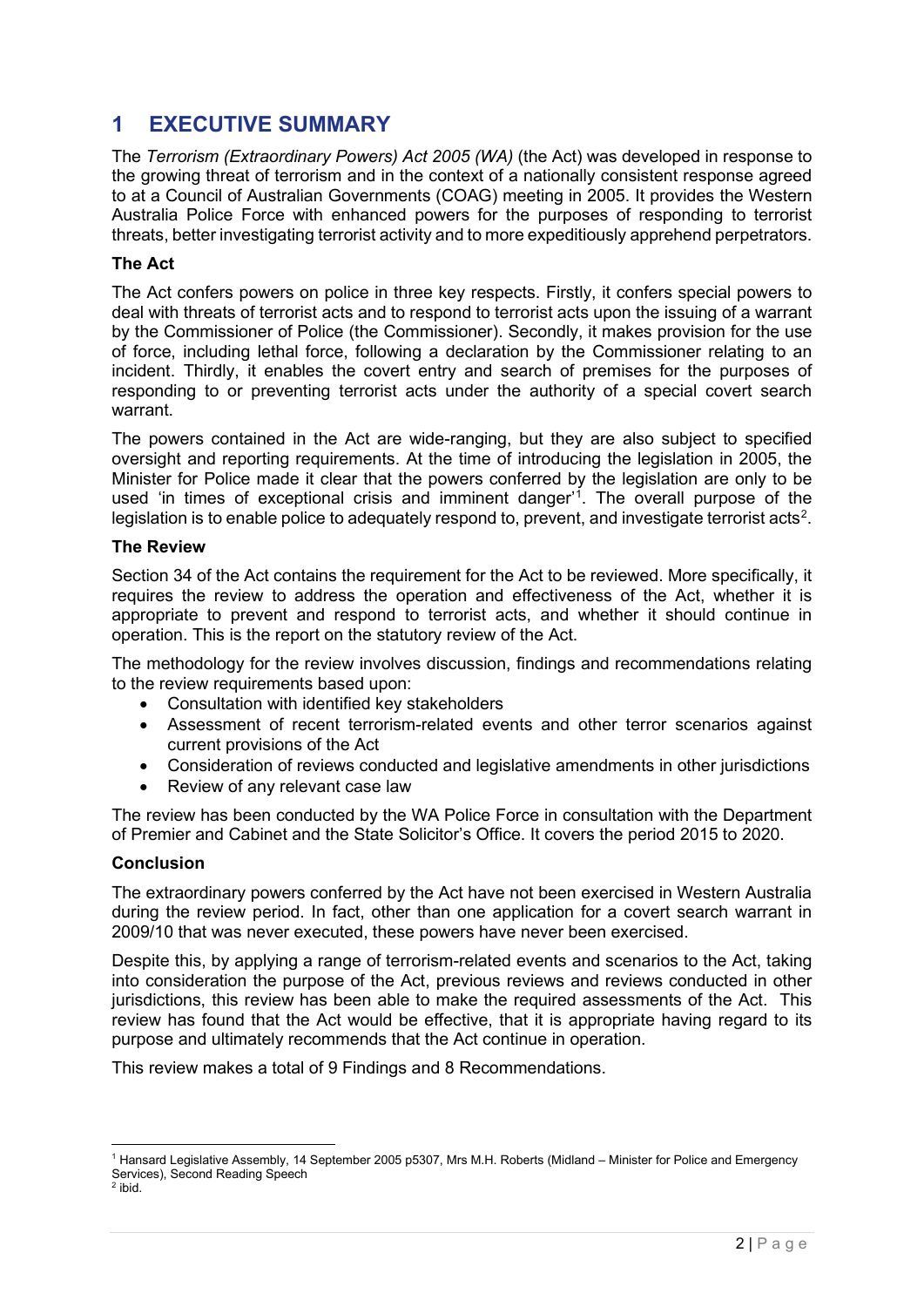## <span id="page-2-0"></span>**2 FINDINGS**

## **FINDING 1**

Although the powers under the Act have not been exercised to date, numerous scenario exercises have been undertaken using hypothetical terrorist acts. Based on these scenarios, the provisions of the Act would be effective in enabling police to investigate, prevent, or respond to an actual or suspected terrorist act.

## **FINDING 2**

The extraordinary powers conferred on police under the Act are counter-balanced by a number of safeguards and accountability mechanisms, including requiring judicial approval and executive and Parliamentary reporting requirements. The provisions of the Act are appropriate having regard to the purpose of the Act, that is, to enable police to adequately investigate, prevent, or respond to terrorist acts.

## **FINDING 3**

The National Counter-Terrorism Plan requires States and Territories to maintain counterterrorism related policies, legislation and plans within their jurisdictions. The current security environment, and the frequency and diverse range of terrorist acts overseas and in other parts of Australia, means there continues to be a need for the existence of extraordinary powers legislation. The Act forms an integral part of the national security framework.

## **FINDING 4**

The use of force threshold in Part 2A of the Act does not permit the Commissioner of Police to authorise police officers to use lethal force in relation to a terrorist act that has not yet occurred.

#### **FINDING 5**

The power for the Commissioner of Police to authorise others to exercise the Commissioner's functions under the Act are more specific and limited in Part 2A than the authorisation powers under the rest of the Act. At this point in time, however the authorisation powers under Part 2A are considered appropriate.

## **FINDING 6**

There is uncertainty about whether a Commissioner's warrant issued under section 8 can apply to multiple target persons and/or multiple target areas, and/or multiple target vehicles.

## **FINDING 7**

The Act does not expressly provide police with the power to take control or make use of premises and things to utilise for operational purposes where there is a critical need. This may impede police from effectively carrying out their functions in the event of a terrorism incident.

## **FINDING 8**

Currently, in urgent circumstances, an interim authorisation for a Commissioner's warrant may be issued without the prior approval of a judge. This authorisation must be ratified by a judge within 24 hours. Whilst an extension of that time period to 48 hours was considered, the effect of this could mean that the supervisory role of the Supreme Court would essentially be rendered meaningless. Given this, it is deemed that the period of 24 hours for an interim authorisation is appropriate.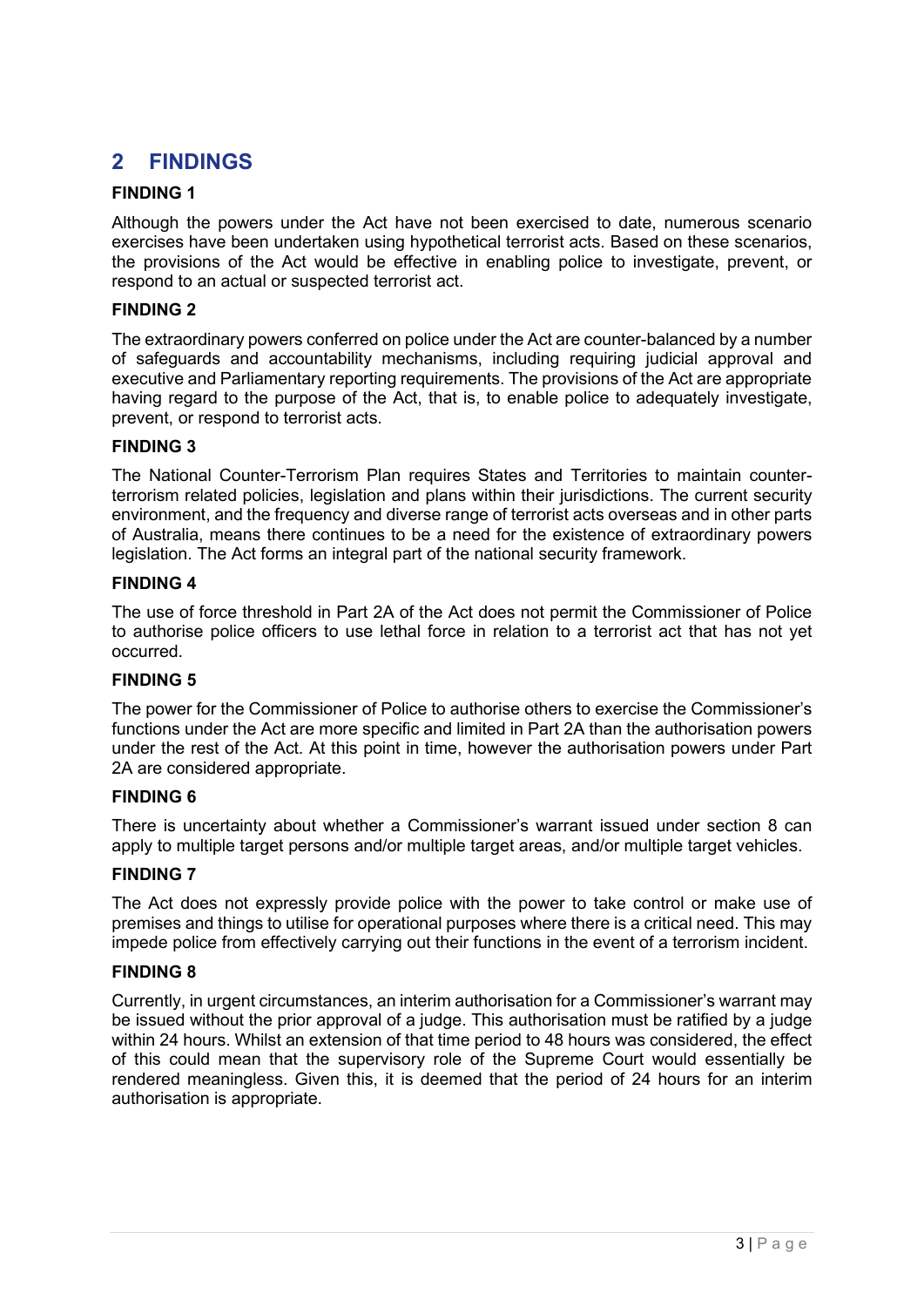## **FINDING 9**

The powers conferred by the Act are unique and wide-ranging so that when the legislation was introduced regular statutory reviews of the use of the powers under this Act were considered necessary. However, given that these powers have not been used to date, threeyearly review periods should be re-considered.

## <span id="page-3-0"></span>**3 RECOMMENDATIONS**

## **RECOMMENDATION 1**

It is recommended that the Act continue in operation.

## **RECOMMENDATION 2**

In the absence of a nationally agreed amendment to the definition of 'terrorist act', it is recommended that the current definition remain.

## **RECOMMENDATION 3**

It is recommended that, consistent with a key purpose of the legislation, further consideration be given to whether the Act should be amended to allow for the use of lethal force to be authorised to prevent a terrorist act in certain, limited, circumstances.

#### **RECOMMENDATION 4**

It is recommended that consideration be given to making the authorisation provisions under Part 2A consistent with the authorisation provisions within the rest of the Act, and that this be revisited at a future review.

#### **RECOMMENDATION 5**

It is recommended that consideration be given to whether a Commissioner's warrant should apply to multiple target persons and/or multiple target areas and/or multiple vehicles.

## **RECOMMENDATION 6**

It is recommended that the Act be amended to include a power to take control of property similar to section 69 of the *Emergency Management Act 2005* and for a general power to make alterations or build temporary structures on that property if required. These powers should be conditional on a Commissioner's warrant under Part 2 having effect, or a declaration under Part 2A being in place.

#### **RECOMMENDATION 7**

It is recommended that consideration be given to amending the Act to provide that where a person has suffered loss or damage as a result of police taking control of or making use of their property, that person is entitled to be paid just and reasonable compensation.

#### **RECOMMENDATION 8**

It is recommended that the next statutory review, due to consider whether the Act should continue past its current expiry date of 19 December 2025, also consider whether the rolling three-year review requirement is still required.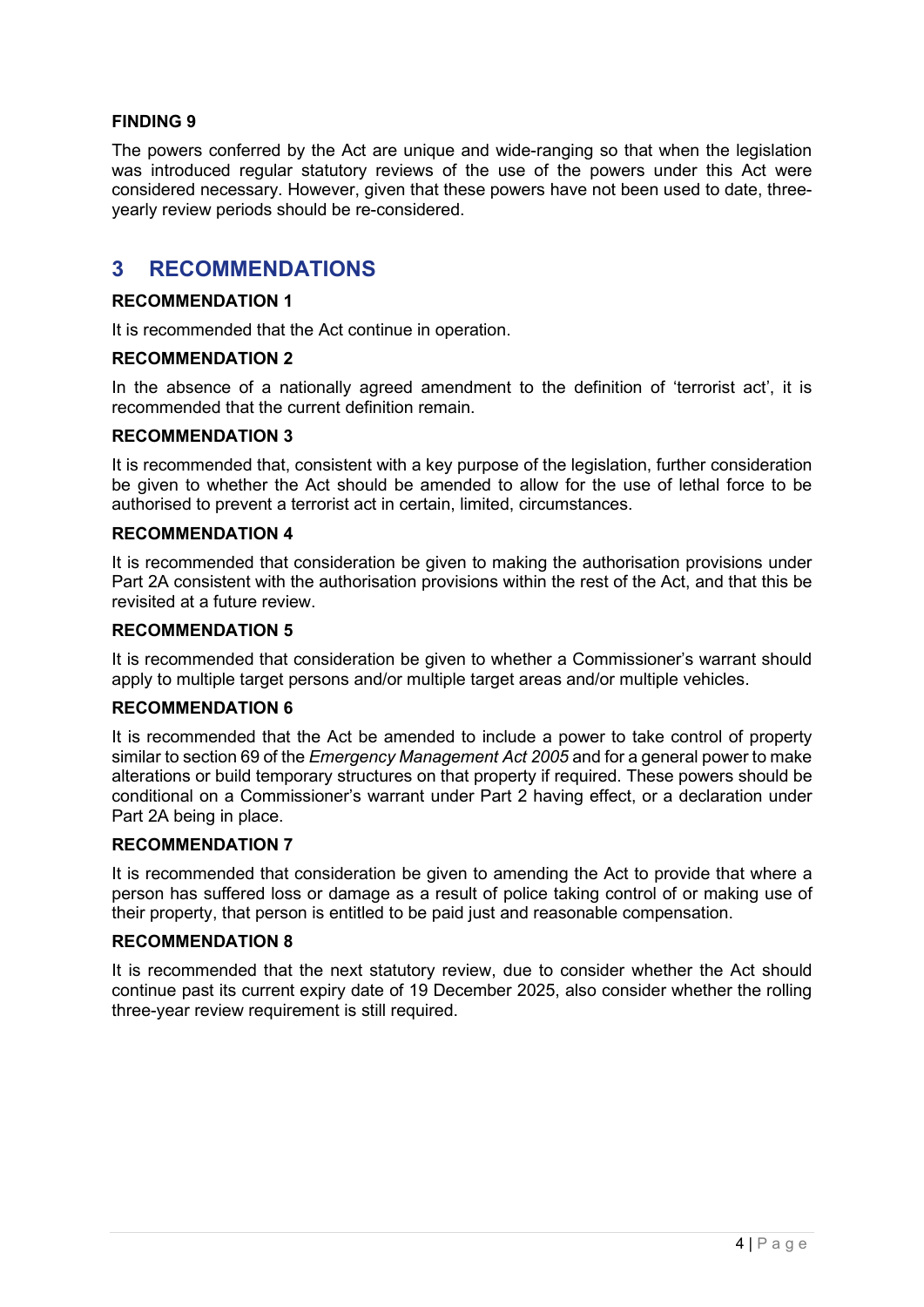## **CONTENTS**

| 1  |       |                                                                          |  |
|----|-------|--------------------------------------------------------------------------|--|
| 2  |       |                                                                          |  |
| 3  |       |                                                                          |  |
| 4  |       |                                                                          |  |
| 5  |       |                                                                          |  |
| 6  |       |                                                                          |  |
| 7  |       | PREVIOUS STATUTORY REVIEWS AND RECENT AMENDMENTS 10                      |  |
| 8  |       |                                                                          |  |
| 9  |       | REVIEWS OF SIMILAR LEGISLATION IN OTHER JURISDICTIONS  11                |  |
|    | 9.1   |                                                                          |  |
|    | 9.1.1 |                                                                          |  |
|    |       | 9.1.2                                                                    |  |
|    | 9.2   |                                                                          |  |
|    |       |                                                                          |  |
|    |       |                                                                          |  |
|    |       |                                                                          |  |
|    |       |                                                                          |  |
|    |       |                                                                          |  |
| 10 |       |                                                                          |  |
| 11 |       |                                                                          |  |
| 12 |       |                                                                          |  |
|    | 12.1  |                                                                          |  |
|    | 12.2  | Are the provisions appropriate having regard to its purpose?  16         |  |
|    | 12.3  |                                                                          |  |
|    | 12.4  |                                                                          |  |
|    | 12.5  |                                                                          |  |
|    |       |                                                                          |  |
|    |       |                                                                          |  |
|    | 12.6  |                                                                          |  |
|    | 12.7  |                                                                          |  |
|    |       | 12.7.1 The power to appropriate premises and things (Parts 2 and 2A)  22 |  |
|    |       |                                                                          |  |
|    | 12.8  |                                                                          |  |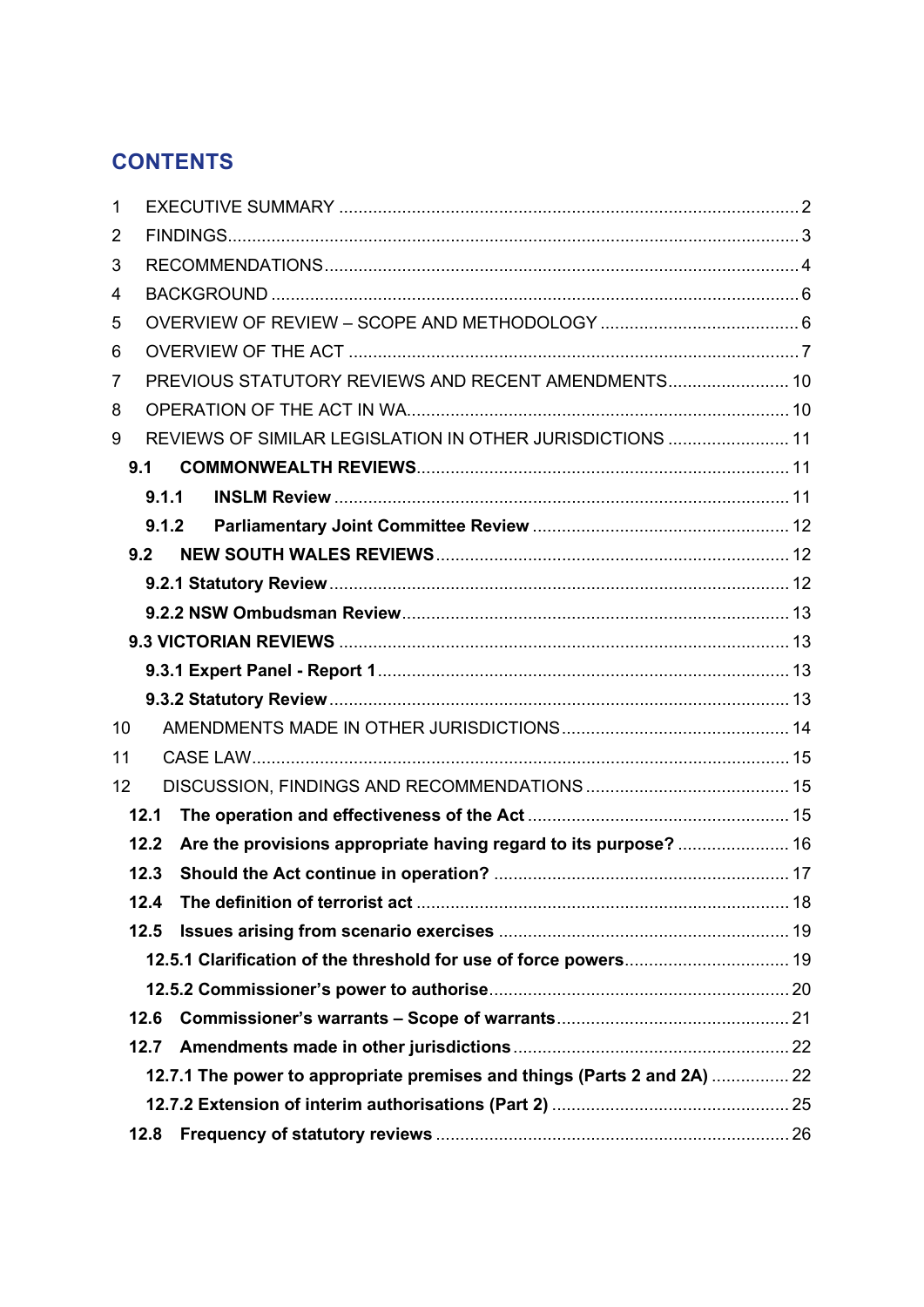## <span id="page-5-0"></span>**4 BACKGROUND**

The *Terrorism (Extraordinary Powers) Act 2005* (the Act) was developed in response to the growing threat of international terrorism and in the context of a nationally consistent response agreed to at a Council of Australian Governments (COAG) meeting in 2005. The Act provides Western Australia with enhanced powers for the purposes of better investigating terrorist activity, responding to threats and to more expeditiously apprehend perpetrators.

## <span id="page-5-1"></span>**5 OVERVIEW OF REVIEW – SCOPE AND METHODOLOGY**

Section 34 of the Act contains the requirement for the Act to be reviewed. More specifically, it requires the review to address the operation and effectiveness of the Act, whether it is appropriate to prevent and respond to terrorist acts, and whether it should continue in operation.

The Act requires that the Minister for Police must carry out a review of the Act as soon as practicable after its first anniversary and every third year after that. A report based on the review is to be tabled before each House of Parliament as soon as practicable (but no later than 90 days) after it is prepared.

Three statutory reviews of the Act have been conducted with the most recent review tabled in 2015. It is acknowledged that the next statutory review was scheduled for 2018, but this was delayed due to a number of factors including the development of the *Terrorism (Extraordinary Powers) Amendment Act 2018* (Amendment Act) in response to recommendations of the NSW Coroner's review of the Lindt Café Siege. The Amendment Act came into operation on 13 July 2018. It was considered important to examine the use of force powers provided for by the Amendment Act as part of a review, therefore the two review periods were amalgamated, and this report covers the period 2015 to 2020.

This review examines the Act up to the end of 2020. It considers the efficacy and need for the Act, identifies any issues that exist within the legislated scheme, and examines whether and how the Act may be amended to facilitate and enhance its operational effectiveness.

The Minister for Police approved a targeted review of the Act. The methodology for the review involves discussion, findings, and recommendations regarding the statutory review requirements based upon:

- Consultation with identified key stakeholders
- Assessment of recent terrorism-related events and other terror scenarios against current provisions of the Act
- Consideration of reviews conducted and legislative amendments in other jurisdictions
- Review of any relevant case law.

The review has been conducted by the WA Police Force in consultation with the Department of Premier and Cabinet and the State Solicitor's Office.

The following are not in scope of section 34 of the Act and therefore not considered in this review:

- Operation of, and issues relevant to, the *Terrorism (Preventative Detention) Act 2006*
- The *Terrorism (Commonwealth Powers) Act 2002*
- Matters related to the Commonwealth crowded places strategy and the WA Parliament Community Development and Justice Standing Committee Inquiry and Report: No Time for Complacency; Final Report for the Inquiry into Protection of Crowded Places in Western Australia from Terrorist Attacks (March 2019).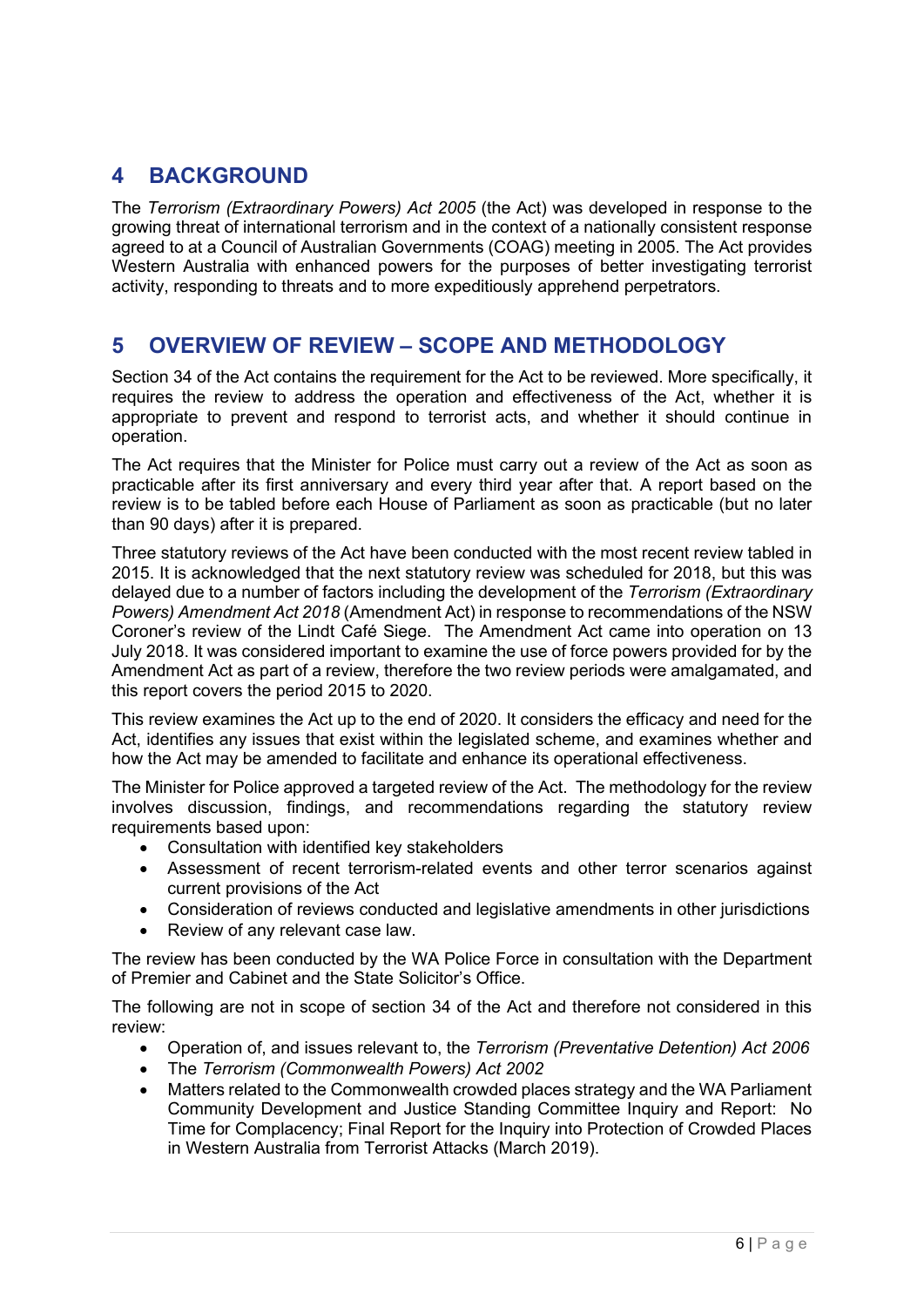## <span id="page-6-0"></span>**6 OVERVIEW OF THE ACT**

The Act confers powers on police in three key respects. Firstly, it confers special powers on police officers to deal with threats of terrorist acts and to respond to terrorist acts upon the approval of a warrant issued by the Commissioner of Police (the Commissioner). Secondly, it makes provision for police use of force, including lethal force, following a declaration by the Commissioner relating to an incident. Thirdly, it enables the covert entry and search of premises by police for purposes of responding to or preventing terrorist acts under the authority of a special covert search warrant.

## **Special Police Powers**

Part 2 of the Act provides for the exercise of special powers to be authorised upon a warrant being issued by the Commissioner. The Commissioner must not issue a warrant (Commissioner's warrant) unless there are reasonable grounds to suspect that a terrorist act has been, is being, or is about to be committed, and that the exercise of special police powers will substantially assist in preventing or responding to the terrorist act $^3$  $^3$ .

The Commissioner's warrant cannot be issued without the prior approval of a Supreme Court judge unless a judge is not able to be contacted. In this case, the warrant may be issued without approval but must be ratified by a judge within 2[4](#page-6-2) hours of issue<sup>4</sup>. As soon as practicable after the Commissioner issues a warrant, a written report must be provided to the Minister for Police outlining the basis, terms and duration of the warrant (maximum duration of seven days) $5$ .

The special police powers that are enlivened on the issuing of a Commissioner's warrant are very wide. Subject to the express provisions in the Act, police officers are able to direct the movement of people and vehicles (s.11), stop and search a person or vehicle (s.13-14 and Schedule 2), require a target person (or associate) to disclose their identity (s.12), enter and search a place, including accessing and operating any device or equipment (s.15), and seize anything that the officer suspects on reasonable grounds may be used or may have been used to commit a terrorist act or may provide evidence of the commission of a serious indictable offence (s.16).

The Commissioner is authorised under the warrant to give directions to government agencies to facilitate the exercise of the special powers conferred on police under the Act $<sup>6</sup>$  $<sup>6</sup>$  $<sup>6</sup>$ . The Act also</sup> expressly provides that, whilst the warrant is in effect, subject to two limited exceptions, there is no ability to challenge the validity of the warrant<sup>[7](#page-6-5)</sup>.

As soon as practicable after the expiry of the Commissioner's warrant, the Commissioner is required to provide a report to the Minister for Police and the Attorney General that states the terms and period of the warrant, the grounds for issuing the warrant, powers exercised, and the results of the exercise of those powers. The Minister for Police must table in Parliament a copy of the report within 60 days of receiving it $8$ .

## **Police Use of Force – Ongoing Terrorist Acts**

Part 2A of the Act makes provision for police use of force, including lethal force, following a declaration by the Commissioner relating to an incident. Part 2A was inserted into the Act as part of the *Terrorism (Extraordinary Powers) Amendment Bill 2018,* which was enacted in response to the NSW State Coroner's investigation into the December 2014 Lindt Café siege.

Prior to the Commissioner making the declaration, the Commissioner must be satisfied that there are reasonable grounds to suspect that the incident is likely to be a terrorist act and that

<span id="page-6-1"></span><sup>3</sup> Section 7(2) of the *Terrorism (Extraordinary Powers) Act 2005*

<span id="page-6-2"></span> $4$  Section 7(3) and 7(4), ibid

<span id="page-6-3"></span> $5$  Sections  $7(5)$ , 8 & 9, ibid

<span id="page-6-4"></span><sup>&</sup>lt;sup>6</sup> Section 19, ibid

<span id="page-6-5"></span><sup>&</sup>lt;sup>7</sup> Section 20, ibid

<span id="page-6-6"></span><sup>&</sup>lt;sup>8</sup> Section 21, ibid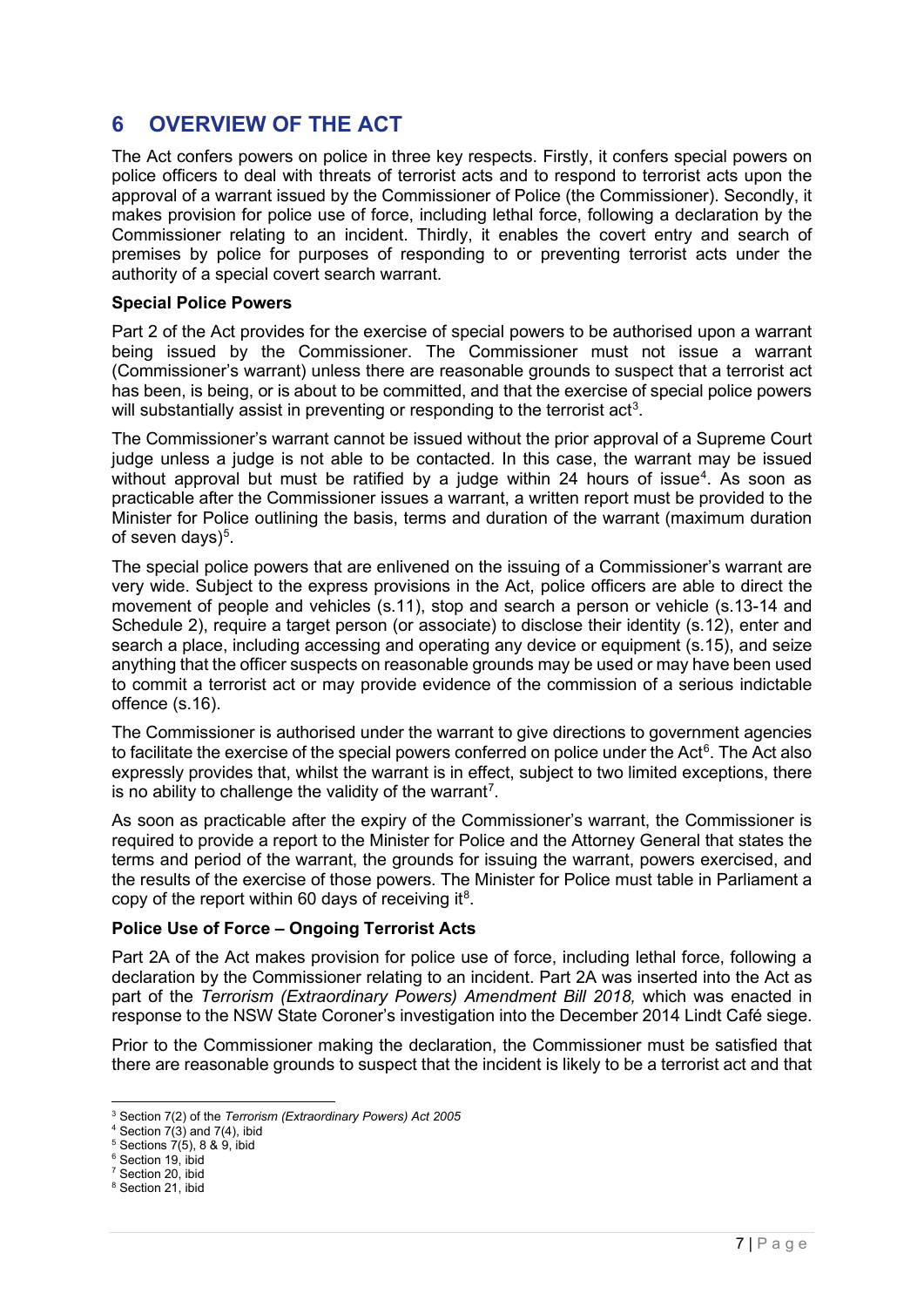planned and coordinated police action is required to defend a person threatened by the incident, or to prevent a person from being detained, or to end the detention of a person. The declaration applies to each location at which police are responding to the incident. The Commissioner must notify the officer/s in charge of the incident response that the declaration has been made and is also required to notify the Minister for Police before, or as soon as practicable after, the declaration is made<sup>[9](#page-7-0)</sup>.

The declaration must be in writing unless the urgency of the situation necessitates that the declaration be made orally. In any event, details must be recorded contemporaneously, and the declaration must be put in writing within 6 hours of the oral declaration<sup>10</sup>. At any time the Commissioner may revoke the declaration<sup>11</sup>.

When responding to a declared incident, the police action authorised is the authorisation, direction or use of force (including lethal force) that the police officer personally believes, on reasonable grounds, is necessary in order to defend a person threatened by the incident or to prevent or end the unlawful detention of a person or persons<sup>12</sup>. A police officer responding to a declared incident in accordance with a police action authorised under a declaration is provided with protection from criminal responsibility. If the declaration is revoked, the protection offered continues to apply until the officer is aware of the revocation<sup>13</sup>.

The Act restricts the Commissioner's power to authorise other officers to perform the Commissioner's statutory functions relating to declared incidents. The Commissioner can only authorise a Deputy Commissioner to perform the Commissioner's functions should the Commissioner be unavailable (due to being on leave, outside the state or otherwise unavailable) or if the office of the Commissioner is vacant at the time<sup>[14](#page-7-5)</sup>.

## **Covert Search Warrants**

Part 3 of the Act makes provision for the issue of covert search warrants by a Supreme Court judge. This enables police to search for information and items in a place or vehicle that may be connected to a terrorist act without the knowledge of the target person.

The Commissioner must not authorise a police officer to apply for a covert search warrant unless satisfied of a number of grounds as set out in section 23(2). Additionally, the Commissioner must be satisfied there are reasonable grounds to believe that the covert entry and search of a place or vehicle will substantially assist in preventing a terrorist act or investigating a terrorist act or offence, and that the entry and search of a place or vehicle needs to be carried out without the occupier's or vehicle operator's knowledge.

Written applications must be made in person to a Supreme Court judge by the applicant unless there is an urgent need to obtain a warrant, in which case an application can be made by way of remote communication or orally.

Section 26 of the Act sets out the requirements a judge needs to be satisfied of to issue a covert search warrant and the information the warrant must contain.

Section 27 provides the police powers that may be conferred by a covert search warrant. Primary powers include entering and searching the target vehicle or the target place without the occupier's or vehicle operator's knowledge and seizing things found, impersonating another person, conducting a basic search or strip search of any person who is in the target place or target vehicle (if the officer reasonably suspects that a strip search is necessary and that the seriousness and urgency of the situation require a strip search to be undertaken), and, if expressly authorised in the warrant, entering but not searching an adjoining place. The following ancillary powers are also authorised: substituting a seized thing, recording,

<span id="page-7-0"></span><sup>9</sup> Section 21C, of the *Terrorism (Extraordinary Powers) Act 2005*

<span id="page-7-1"></span><sup>10</sup> Section 21D ibid

<sup>&</sup>lt;sup>11</sup> Section 21E, ibid

<span id="page-7-3"></span><span id="page-7-2"></span><sup>12</sup> Section 21F, ibid  $13$  Section 21F, ibid

<span id="page-7-5"></span><span id="page-7-4"></span><sup>&</sup>lt;sup>14</sup> Section 21H, ibid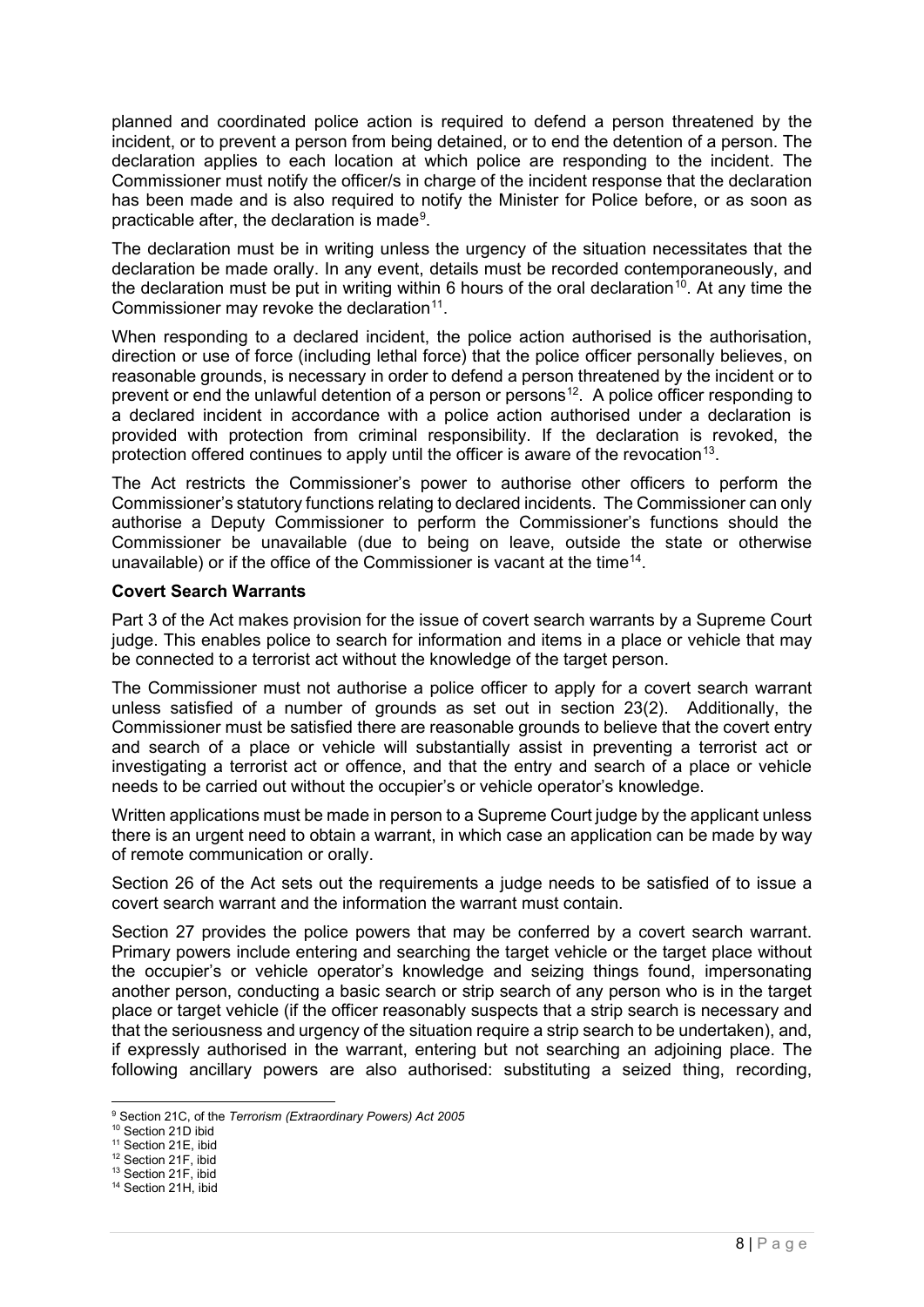photographing, or conducting a forensic examination of anything in the target place or target vehicle, accessing and operating any device or equipment that holds, records or processes data in the target place or target vehicle, and making a reproduction of a record or data. [15](#page-8-0)

A covert search warrant may authorise the re-entry to the target place or vehicle within seven days of the execution of the warrant to return a seized thing or retrieve a substituted item<sup>[16](#page-8-1)</sup>.

Within seven days after the expiry date of the warrant, the authorised applicant of the covert search warrant (or authorised replacement officer) must provide the Supreme Court judge who issued the warrant a written report about the execution of the warrant<sup>17</sup>.

The Commissioner must report to the Minister for Police on an annual basis in relation to the exercise of powers relating to covert search warrants<sup>18</sup>.

#### **Miscellaneous Provisions**

#### Limited ability for the Commissioner to authorise others to perform statutory functions

Section 31 of the Act sets out the Commissioner's ability to authorise other officers to perform the Commissioner's statutory functions. This section expressly states it does not apply to the functions under Part 2A of the Act.<sup>[19](#page-8-4)</sup>. In general, if the Commissioner is unavailable to exercise the functions under the Act, the Commissioner may authorise (in writing) a Deputy Commissioner to perform them.

Additionally, if a Deputy Commissioner is unavailable to exercise these functions, the Commissioner is able to delegate them to a police officer who holds, or is acting in, a rank of Commander or Assistant Commissioner<sup>20</sup>.

#### Special officers

The Act provides for the appointment of 'special officers' by the Commissioner. If the Commissioner believes an appointment is necessary, the Commissioner may appoint as a special officer any person who is a member of the Australian Federal Police or police force of another State or Territory, a sworn employee of the New Zealand Police, or a law enforcement officer of a foreign jurisdiction (prescribed in the Regulations) $21$ .

The Commissioner may appoint a person as a special officer for the purposes of either Part 2 or Part 2A of the Act as follows:

- Part 2 of the Act for the more effective exercise of the special police powers that may be exercised under a Commissioner's warrant, or
- Part 2A of the Act to more effectively respond to a declared incident by exercising use of force (including lethal force) upon declaration of the Commissioner<sup>[22](#page-8-7)</sup>.

The appointment must be in writing and state the date and time it is made, when it ceases to have effect, and, which Part of the Act it relates to. The appointment lasts for a maximum period of 14 days, but this does not preclude the Commissioner from making another appointment which has effect from the expiry of the previous appointment. The Commissioner can cancel the appointment of the special officer at any time[23.](#page-8-8)

The provisions of *The Criminal Code* relating to public officers and the provisions of section 137 of the *Police Act 1892* relating to protection from personal liability also apply to special  $officers<sup>24</sup>$ 

<span id="page-8-1"></span><span id="page-8-0"></span><sup>15</sup> Section 27(8) – 27(9A) and 28A, of the *Terrorism (Extraordinary Powers) Act 2005*

 $16$  Section 27(11), ibid

<span id="page-8-2"></span><sup>&</sup>lt;sup>17</sup> Section 28, ibid

<span id="page-8-3"></span><sup>&</sup>lt;sup>18</sup> Section 30, ibid

<sup>19</sup> See section 21H in respect of the Commissioner's functions under Part 2A.

<span id="page-8-5"></span><span id="page-8-4"></span><sup>20</sup> Sections 21H & 31, ibid

<span id="page-8-6"></span><sup>&</sup>lt;sup>21</sup> Section 31A(1), ibid  $22$  Section 31A $(3)$ , ibid

<span id="page-8-8"></span><span id="page-8-7"></span> $23$  Section 31B, ibid

<span id="page-8-9"></span><sup>24</sup> Sections 31C(4) & 31C(5), ibid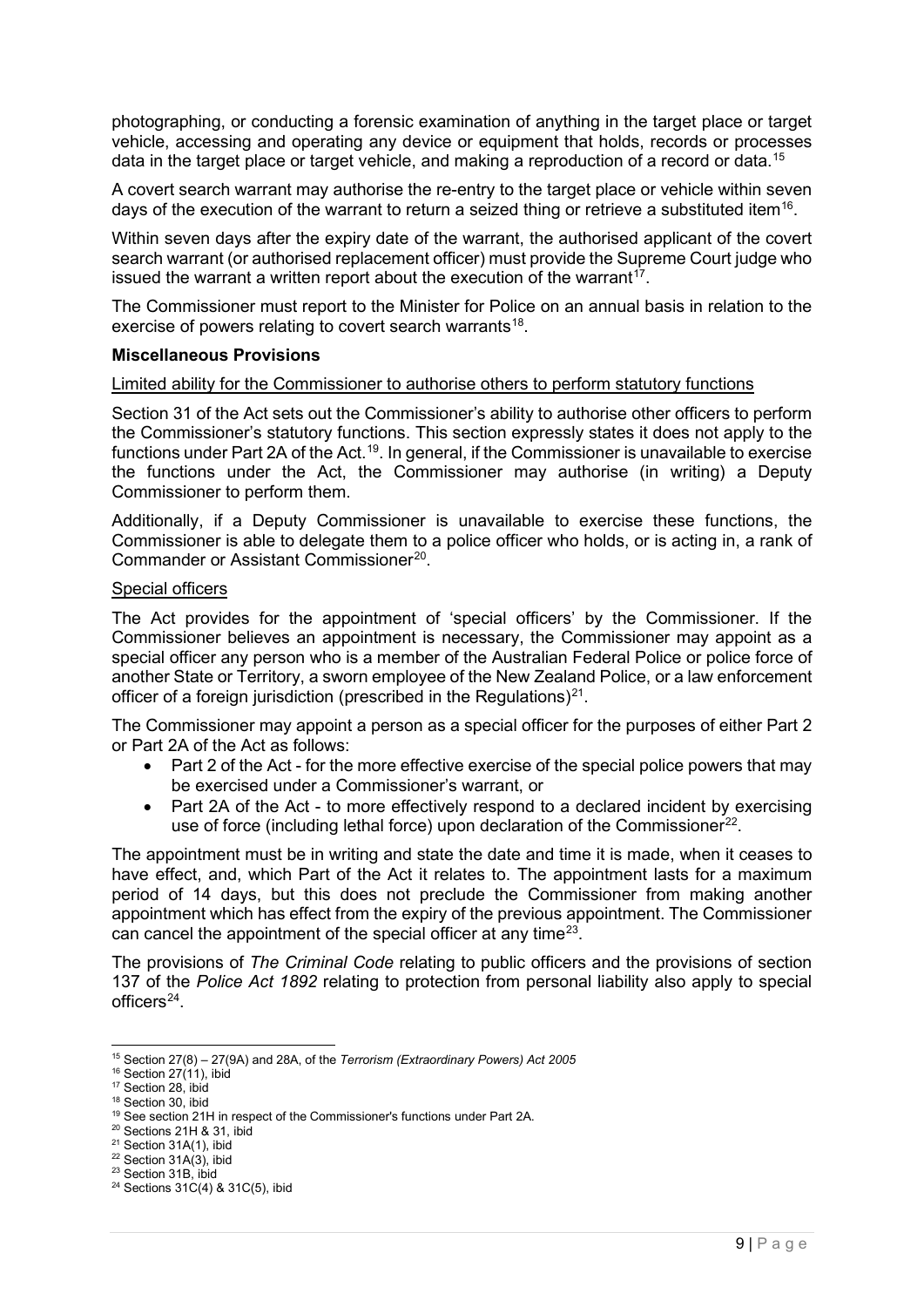## Offence provision

Section 32 of the Act provides that, unless there is a reasonable excuse, it is an offence for a person to not comply with an order given by a police officer under the Act. The penalty is a fine of \$12 000 and imprisonment for 12 months.

#### **Regulations**

The Act provides the ability for the Governor to make regulations<sup>25</sup>. At present no regulations have been made.

#### Review of the Act

The Act is required to be reviewed 12 months after the date of commencement and every third year after that. The focus of a statutory review is on the operation and effectiveness of the Act, whether provisions are appropriate to prevent and respond to terrorist acts, and, whether the Act should continue in operation. A report of the statutory review must be prepared by the Minister for Police and tabled before Parliament<sup>[26](#page-9-3)</sup>.

## Expiry of the Act

<span id="page-9-0"></span>The Act expires on 19 December 2025<sup>[27](#page-9-4)</sup>.

## **7 PREVIOUS STATUTORY REVIEWS AND RECENT AMENDMENTS**

Three statutory reviews of the Act have been conducted and the reports tabled in Parliament. The reports were tabled in the Legislative Assembly on 11 November 2008, 27 March 2012 and 17 February 2015.

All three reviews recommended that the Act continue in operation. Of particular note, the 2015 review recommended the expiry date of the Act be amended to extend the Act for a period of 10 years. This was enacted as part of the *Terrorism (Extraordinary Powers) Amendment Act 2015* and, consequently, the Act now expires on 19 December 2025.

The Act was again amended in 2018 by the *Terrorism (Extraordinary Powers) Amendment Bill 2018* to expressly allow for police use of force, including lethal force, during a declared incident. This recommendation followed the Lindt Café siege in Sydney in December 2014.

Previous reviews have also made other minor recommendations for legislative changes in order to enhance the operation, effectiveness or appropriateness of the provisions. Most of the recommendations of these previous reviews have subsequently been incorporated into the Act.

## <span id="page-9-1"></span>**8 OPERATION OF THE ACT IN WA**

Other than one application for a covert search warrant in 2009/10 (that was never executed), the powers under the Act have not been exercised in relation to any actual or suspected terrorist act in Western Australia.

Section 30 of the Act requires an annual report to Parliament on the use of covert search warrants, irrespective of whether or not the provisions of Part 3 have been used.

<span id="page-9-2"></span><sup>25</sup> Section 33 of the *Terrorism (Extraordinary Powers) Act 2005*

<span id="page-9-3"></span><sup>&</sup>lt;sup>26</sup> Section 34, ibid

<span id="page-9-4"></span><sup>&</sup>lt;sup>27</sup> Section 35, ibid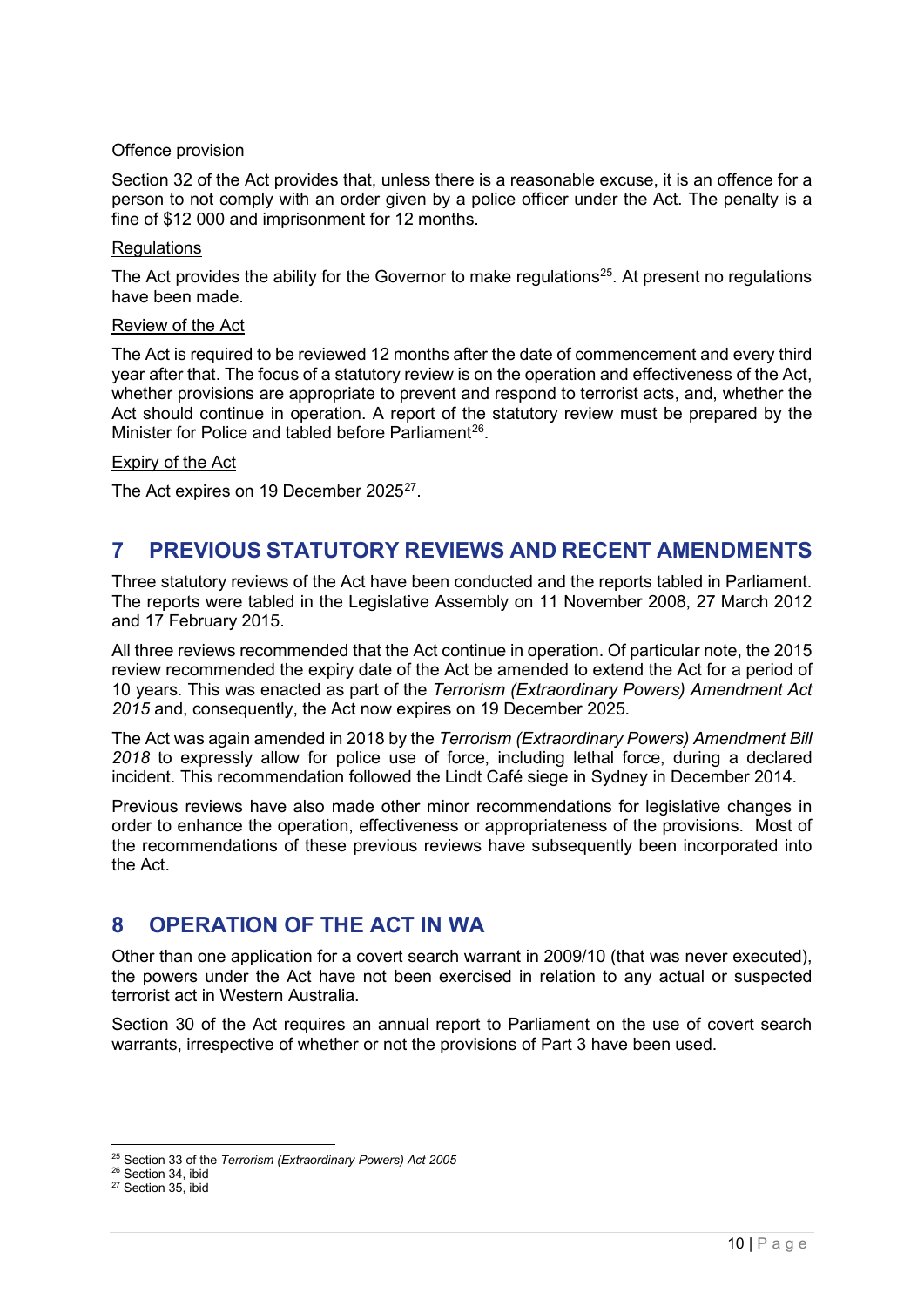## <span id="page-10-0"></span>**9 REVIEWS OF SIMILAR LEGISLATION IN OTHER JURISDICTIONS**

Numerous reviews have been conducted in relation to terrorism legislation and terrorism generally in other Australian jurisdictions over recent years. Not all of the reviews on terrorism address extraordinary powers. The significant reviews involving extraordinary powers in this review period are as follows:

- 1. Commonwealth reviews of Division 3A of Part 1AA of the *Crimes Act 1914*; Stop, search and seize powers
	- (i) Review by the Independent National Security Legislation Monitor; Review of Division 3A of Part 1AA of the *Crimes Act 1914*; Stop, search and seize powers; September 2017.
	- (ii) Review by the Parliamentary Joint Committee on Intelligence and Security; Review of police stop, search and seizure powers, the control order regime and the preventative detention order regime. Division 3A of part 1AA of the Crimes Act; Divisions 104 and 105 of the Criminal Code; February 2018.
- 2. New South Wales reviews
	- (i) Review by Department of Justice; Statutory Review of the *Terrorism (Police Powers) Act 2002* – June 2018.
	- (ii) Review by NSW Ombudsman; Review of the Preventative Detention and Covert Search Warrants; Review of Parts 2A and 3 of the *Terrorism (Police Powers) Act 2002* – March 2017.
- 3. Victoria reviews
	- (i) Expert Panel (Ken Lay AO APM & Hon. David Harper AM QC) on Terrorism and Violent Extremism Prevention and Response Powers – Report 1 – 2017.
	- (ii) Review of the *Terrorism (Community Protection) Act 2003* December 2020.

## <span id="page-10-1"></span>**9.1 COMMONWEALTH REVIEWS**

The 'stop, search, and seize powers'[28](#page-10-3) of the *Crimes Act 1914* (Cth) were enacted as part of the national approach to counter-terrorism legislation across Australia. The powers are similar to those contained in the Act under review. An exception is a stand-alone power of emergency entry to premises without warrant. These powers can only be exercised over 'Commonwealth places' and where there is a genuine emergency caused by terrorist threats or acts.

## <span id="page-10-2"></span>**9.1.1 INSLM Review**

## **Review by the Independent National Security Legislation Monitor (INSLM) (September 2017)**

The INSLM was required to assess the laws in Division 3A in accordance with section 6(1)(b) of the *Independent National Security Legislation Monitor Act 2010*. The review considered Australia's human rights, counter-terrorism and international security obligations, and intergovernmental agreements within Australia, and concluded that the laws are:

- a. consistent with the obligations referred to above and contain appropriate safeguards for protecting the rights of individuals
- b. proportionate to the current threats of terrorism and to national security, and
- c. necessary.

The review found that, although the laws are yet to be utilised, they were truly emergency powers and had the capacity to be effective.

The review by the INSLM recommended that the laws continue in operation for a further five years, subject to the addition of new safeguards in the form of enhanced reporting requirements to the relevant minister, the Ombudsman, the Parliamentary Joint

<span id="page-10-3"></span><sup>28</sup> Part IAA, Division 3A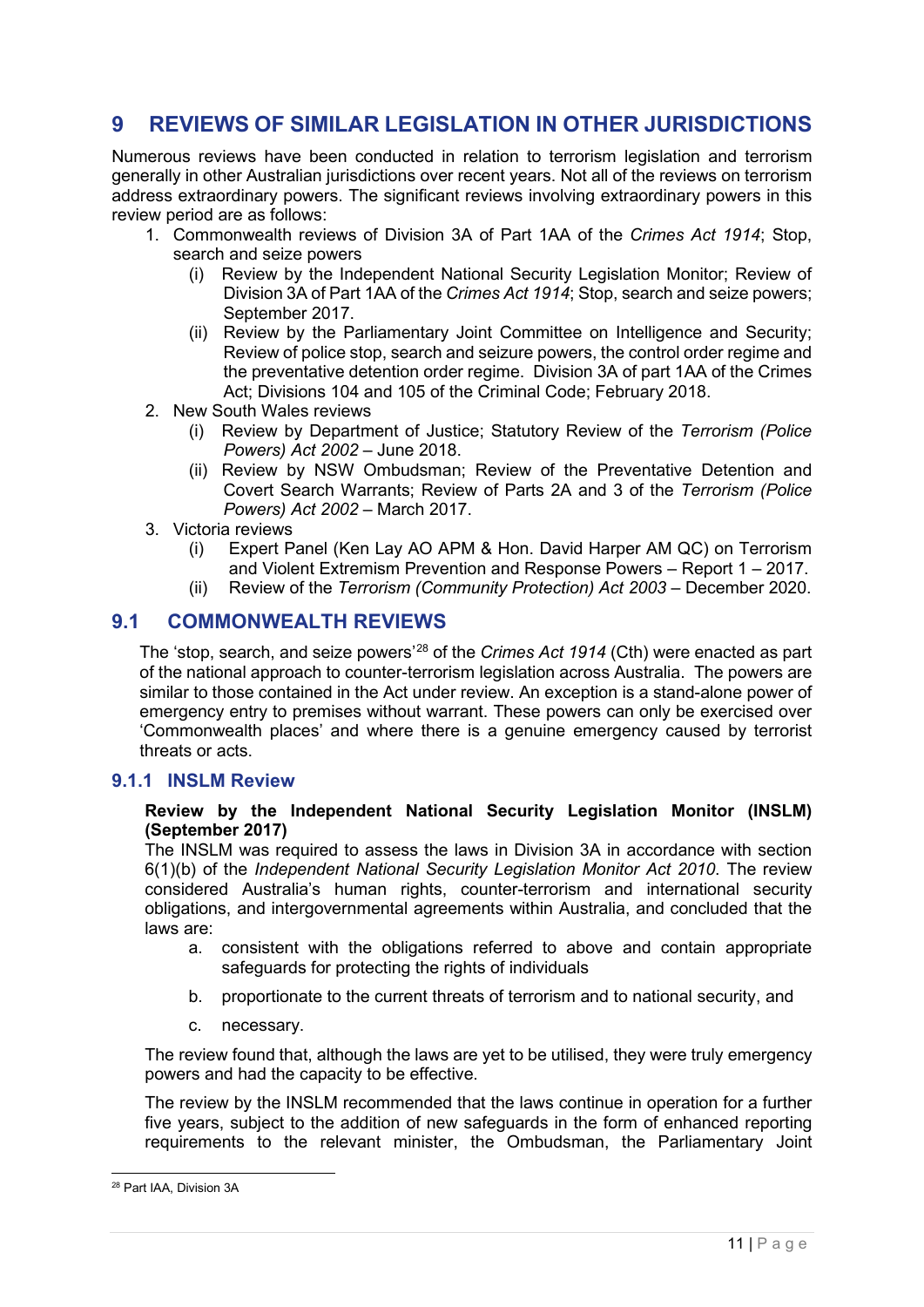Committee on Intelligence and Security and to the INSLM. The purpose of the additional reporting requirements is for each body to be able to review, in accordance with their own powers and procedures, any exercise of Division 3A powers, including the making of a ministerial declaration.

## <span id="page-11-0"></span>**9.1.2 Parliamentary Joint Committee Review**

#### **Review by the Parliamentary Joint Committee on Intelligence and Security - Review of police stop, search and seizure powers, the control order regime and the preventative detention order regime (February 2018)**

Whilst the review was conducted on a range of terrorism related legislative schemes, of relevance to this review is the examination of the stop, search and seizure powers provided for under Division 3A of Part IAA of the *Crimes Act 1914.*

The Committee supported the intention of the powers in Division 3A of Part IAA of the *Crimes Act 1914* and the ability for the Australian Federal Police (AFP) to be able to prevent a terrorist act through the timely use of powers as an essential part of the terrorism prevention framework.

The Committee acknowledged the view expressed in some submissions that the non-use of these powers to date indicates that there is no need for their continuation. However, the Committee considered that these emergency powers are only expected to be used in rare and exceptional circumstances, and the fact that such circumstances have not yet arisen does not mean that the powers should not exist.

The Committee noted that a number of plots against Commonwealth places have been disrupted in recent years. This was viewed as evidence that there is a current and real threat to the facilities that these powers are intended to protect.

The Committee concluded that the stop, search and seizure powers in the *Crimes Act 1914* should continue in their current form, subject to some additional reporting requirements that are intended to strengthen the oversight of the use of the powers.

The Committee found there to be a clear ongoing need for the Division 3A emergency powers in the current volatile security environment and suggested that they will continue to be required for a number of years into the future. The Committee recommended a sunset period of three years with the requirement to conduct a further statutory review prior to the sunset date. That further review will be positioned to examine the continued need and appropriateness of the Division 3A powers and how they fit within the security and counter-terrorism framework at that future point.

The Commonwealth Parliament subsequently amended this legislation to extend its operation for the recommended three years. It should also be noted that in October 2020, the Committee commenced an inquiry into powers of the AFP, including whether the powers should continue.

## <span id="page-11-1"></span>**9.2 NEW SOUTH WALES REVIEWS**

## <span id="page-11-2"></span>**9.2.1 Statutory Review**

## **Statutory Review of the** *Terrorism (Police Powers) Act 2002,* **Department of Justice (June 2018)**

The Statutory Review noted that the use of the extraordinary powers under the Act have been appropriately rare:

- Part 2 powers (special police powers) have been utilised on two occasions, firstly in raids carried out in Sydney in November 2005 as part of *Operation Pendennis* and secondly during the Lindt Café Siege.
- Part 2AAA powers (use of force powers) have not been used to date.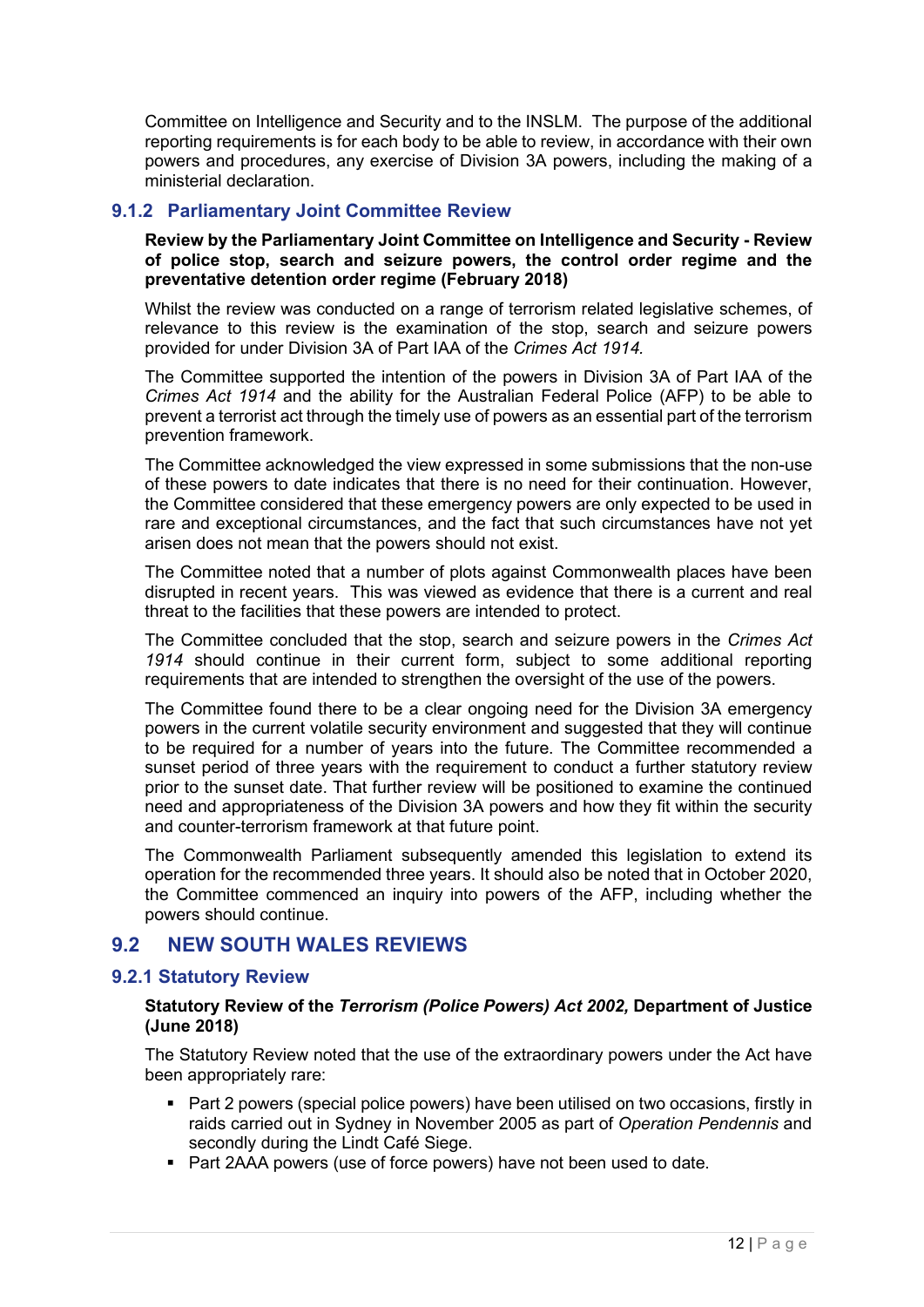Part 3 covert search warrant powers have also had very limited use, with the NSW Police Force only applying for five covert search warrants since the powers were introduced, of which, three were executed.

The Statutory Review concludes that the policy objectives of the Act remain valid. It also concluded that the terms of the Act remain appropriate for securing those objectives, although some legislative amendments were recommended that related to more stringent reporting requirements. These recommendations regarding enhanced reporting requirements have since been legislated.

## <span id="page-12-0"></span>**9.2.2 NSW Ombudsman Review**

**Review by NSW Ombudsman of Preventative Detention and Covert Search Warrants: Review of Parts 2A and 3 of the** *Terrorism (Police Powers) Act 2002* **(March 2017)**

The Ombudsman reported that no covert search warrants had been sought or executed within the examination period of 1 January 2014 to 31 December 2016 and made no comments or recommendations about the exercise of covert search powers.

The Ombudsman noted that legislation passed in November 2016 transferred the oversight of covert search powers to the Law Enforcement Conduct Commission.

## <span id="page-12-1"></span>**9.3 VICTORIAN REVIEWS**

## <span id="page-12-2"></span>**9.3.1 Expert Panel - Report 1**

## **Expert Panel on Terrorism and Violent Extremism Prevention and Response Powers – Report 1 (Ken Lay AO APM & the Hon. David Harper AM QC (2017)**

The Expert Panel on Terrorism and Violent Extremism Prevention and Response Powers (Expert Panel) - Report 1 is the first of two reports on how Victoria's legislation, powers and procedures are working to prevent, monitor, investigate, and respond to terrorism. It focused on reforms to police powers to deal with terrorism. It made some recommendations that are relevant to extraordinary powers regarding use of force and special police powers. The second report did not contain any matters relevant to this review.

The Expert Panel did not recommend separately legislating police use of force in responding to terrorist incidents. It recommended an amendment to section 462A of the *Crimes Act 1958* (VIC), which relates to protection from criminal liability.

The suggestion was for further clarification that puts beyond doubt that the protection in section 462A applies to pre-emptive action, including lethal force, employed in response to a life-threatening act.

In terms of special police powers, the Expert Panel recommended amendments be made to the interim authorisation provisions to extend special police powers to protective services officers and to introduce a new power to enable a police officer to take control of premises or things for operation purposes. These have been legislated.

## <span id="page-12-3"></span>**9.3.2 Statutory Review**

## **Review of the** *Terrorism (Community Protection) Act 2003* **Stage One Report (December 2020)**

This report is Stage One of a two stage review. This report meets the statutory reporting timeline and suggests issues to be explored in Stage Two. No urgent or pressing issues were identified that required immediate action. The Stage Two review is expected to be completed late 2021 and will inform the Government's consideration of any necessary reforms to the Act and future of the sunset clause.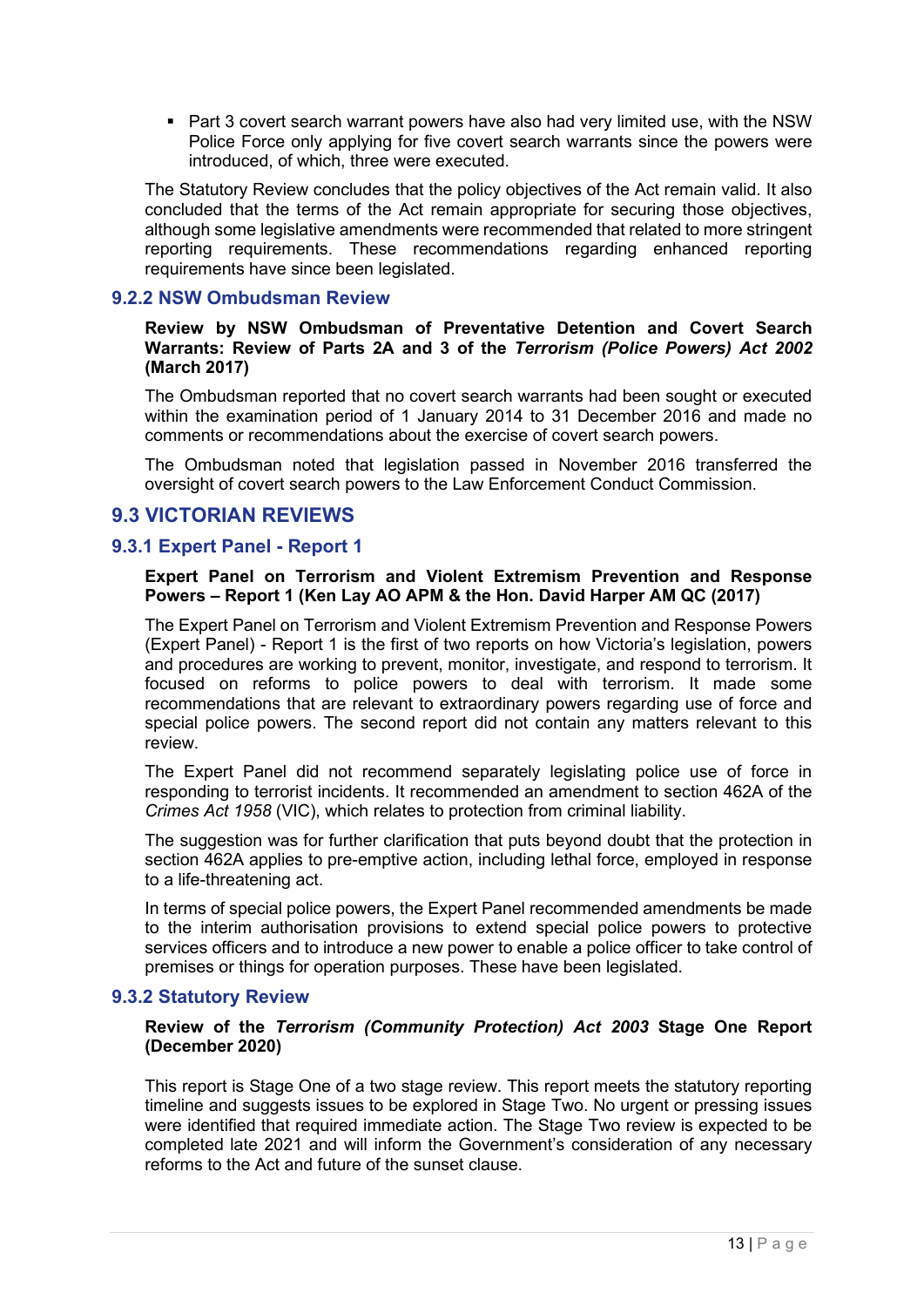## <span id="page-13-0"></span>**10 AMENDMENTS MADE IN OTHER JURISDICTIONS**

Most other jurisdictions have made a range of amendments to their extraordinary powers legislation during the review period.

New South Wales: key amendments made to the *Terrorism (Police Powers) Act 2002*

- In line with the recommendations of the NSW Coroner inquiring into the Lindt Café Siege, amendments expressly provide for the use of force, including lethal force that is reasonably necessary to defend anyone threatened by a terrorist incident or to secure the release of hostages where planned and coordinated police action is required.
- Amend strip search powers to align with those under the *Law Enforcement (Powers and Responsibilities) Act 2002* (NSW). Strip searches are limited to target persons and are prohibited on persons under the age of 10.
- Any person who has been searched, or has had their vehicle or premises searched, is able to request a statement about the search. The Commissioner is to provide the statement within 30 days of the request being made.
- Requirement for the Commissioner to make an annual report to Minister for Police and the Attorney General on declarations made under the Act and the use of force. This is to be tabled in Parliament.

Victoria: key amendments made to the *Terrorism (Community Protection) Act 2003*

- Powers added to appropriate premises and things for the purposes of incident management during a terrorist act. The powers are subject to an obligation to minimise damage and an ability for an affected person to seek compensation.
- Amendment to the process for interim authorisations.
- Extension of the use of special police powers in Part 3A to Protective Services Officers*.*
- A requirement for a review of the Act to be conducted by 31 December 2020. The expiration of the Act was changed from 1 December 2016 to 1 December 2021.

Tasmania: key amendments made to *Police Powers (Public Safety) Act 2005*

- Aligning definition of 'terrorist act' with the Commonwealth (and nationally agreed) definition.
- Extension of the Act until 31 December 2025.

South Australia: key amendments made to *Terrorism (Police Powers) Act 2005*

- To expressly provide for the use of force, including lethal force, in line with the recommendations from the NSW Coroner inquiring into the Lindt Café Siege.
- Insertion of a new provision for the protection from the disclosure of the identity of police officers in any court proceedings relating to the use of force;
- Extension of the Act until its  $20<sup>th</sup>$  anniversary (8 December 2025):
- Insertion of a requirement for reviews on the  $14<sup>th</sup>$ , 16<sup>th</sup> and 18<sup>th</sup> anniversaries of the Act as well as a final review four months preceding the  $20<sup>th</sup>$  anniversary.

Queensland: extraordinary powers are contained in two pieces of legislation: *Public Safety Preservation Act 1986* and the *Police Powers and Responsibilities Act 2000*. Significant amendments have been made to the *Public Safety Preservation Act 1986* and include:

- Extra-territorial application of the Act.
- A mechanism for the conversion of directions given under an emergency situation to a direction under a terrorist threat.
- In 2018 the legislation was amended to allow for the appointment of a Terrorist Emergency Forward Commander and establishment of a Terrorist Emergency Reception Centre, building on the 2007 amendments that enabled the appointment of a Terrorist Emergency Commander.
- Ability to extend a terrorist emergency beyond 7 days to a maximum of 28 days.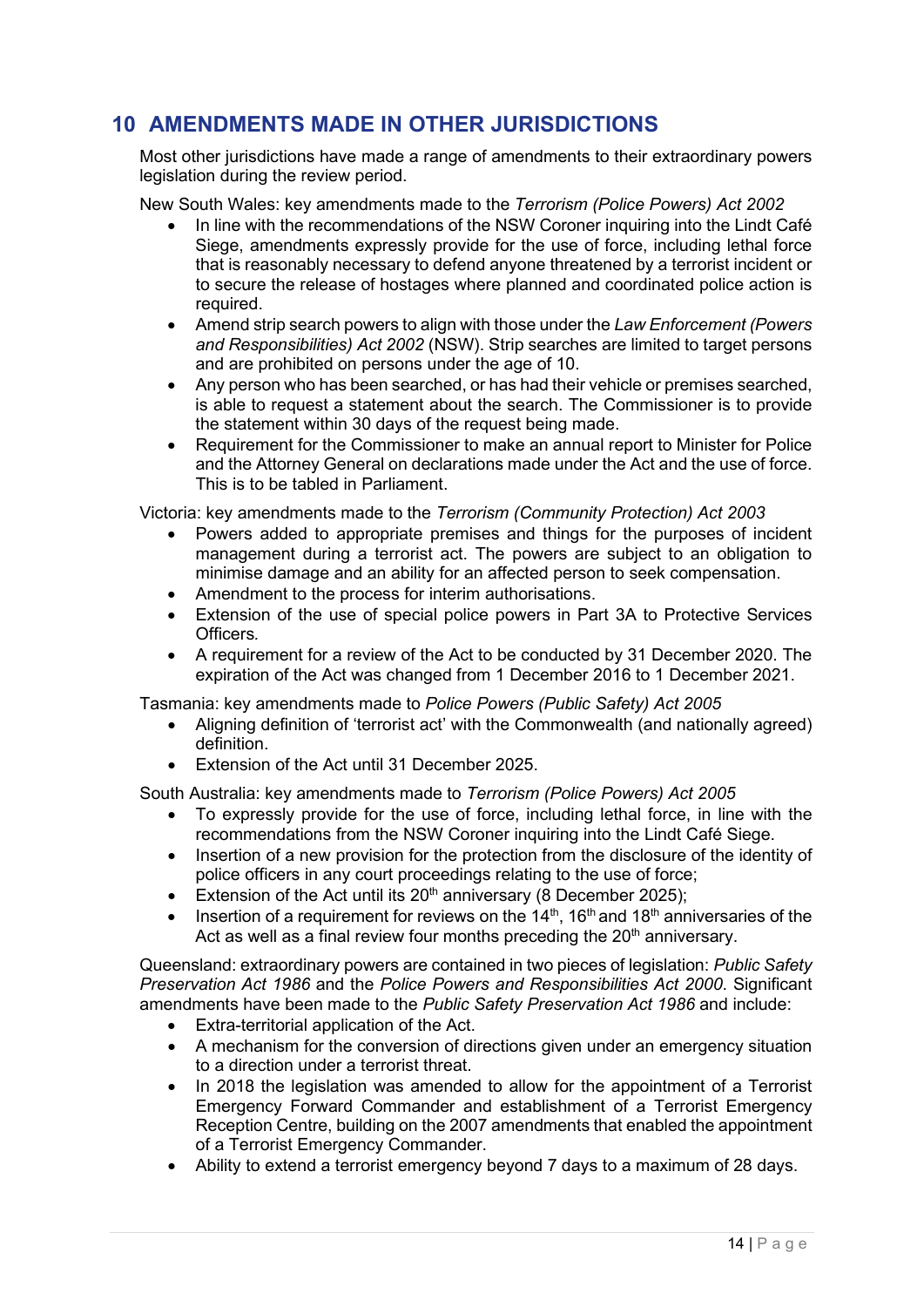- Provision for the issuing of a terrorist emergency certificate to certify the end of a terrorist emergency.
- Expanded terrorist emergency officer powers in declared areas and declared evacuation areas.
- Express powers to search a person and any thing within their possession and a person is also required to provide access to information or assistance to access a device.
- Express power to search or seize a digital device.
- Power to collect biometric information.
- Requiring the Commissioner to give a report to the Minister for Police within 3 months after the end of a terrorist emergency (amended from 6 months).

The only amendment to the Northern Territory *Terrorism (Emergency Powers) Act 2003* was in 2016, which extended the operation of the Act to 30 June 2026.

The ACT amended the *Terrorism (Extraordinary Temporary Powers) Act 2006* to review the Act after 13 years of operation and also for the Act to expire 15 years after commencement (previously 10 years). The Act is due to expire in 2021.

During the review period, the Commonwealth enacted the *Counter-Terrorism Legislation Amendment Act (No.1) 2018.* Whist this legislation addressed wider terrorism related matters, the extraordinary powers related provisions included:

- Extending the sunset provision to 7 September 2021, and
- Implementing the INSLM recommendation for more reporting requirements. Specifically, requiring the AFP Commissioner to report to the relevant Minister, the INSLM and PJCIS as soon as practicable after any exercise of the stop, search and seizure powers, and requiring the Minister to report annually to Parliament on the use of those powers.

## <span id="page-14-0"></span>**11 CASE LAW**

<span id="page-14-1"></span>There has been no judicial consideration of the provisions of the Act or similar Acts in other jurisdictions during the review period.

## **12 DISCUSSION, FINDINGS AND RECOMMENDATIONS**

## <span id="page-14-2"></span>**12.1 The operation and effectiveness of the Act**

The requirement to review the Act expressly requires that the operation and effectiveness of the Act be considered.

As noted, other than one application for a covert search warrant in 2009/10 (that was never executed), the powers conferred under the Act have not been exercised to date in relation to any actual or suspected terrorist act in Western Australia.

It is therefore not possible to make a finding or recommendation concerning the operation and effectiveness of the Act based on actual events occurring within Western Australia and the utilisation of the provisions of the Act.

Through a series of desktop exercises, it has been possible to apply the provisions of the Act to scenarios based on hypothetical and actual terrorist acts that have occurred in other jurisdictions, both in Australia and internationally.

The exercises applied various scenarios and considered the thresholds for each of the types of powers that would be able to be exercised. The exercises that were undertaken established that the range of powers conferred in the Act are broad enough to enable police officers to investigate, prevent, or respond to a suspected terrorist act.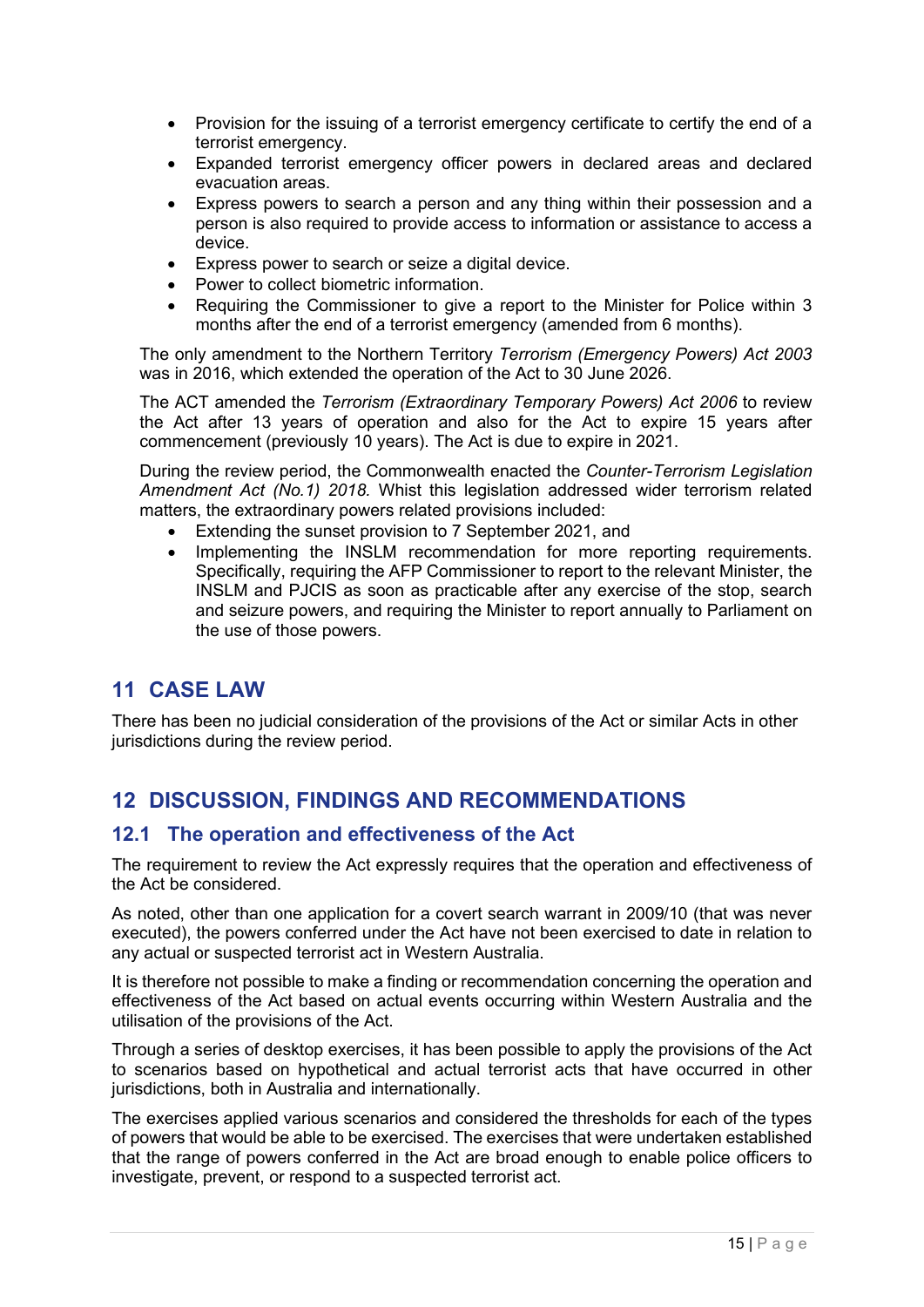## **FINDING 1**

Although the powers under the Act have not been exercised to date, numerous scenario exercises have been undertaken using hypothetical terrorist acts. Based on these scenarios, the provisions of the Act would be effective in enabling police to investigate, prevent, or respond to an actual or suspected terrorist act.

## <span id="page-15-0"></span>**12.2 Are the provisions appropriate having regard to its purpose?**

At the time of introducing the legislation in 2005, the Minister for Police made it clear that the powers conferred by the legislation are only to be used 'in times of exceptional crisis and imminent danger' [29](#page-15-1). The overall purpose of the legislation is to enable police to adequately respond to, prevent, and investigate terrorist acts<sup>30</sup>.

The powers contained in the Act are clearly wide-ranging, however they are also subject to specified oversight and reporting requirements.

Special powers under Part 2 of the Act are only exercisable upon the issuing of a Commissioner's warrant which is required to be approved by the Supreme Court. Recognising that a rapidly developing terrorist threat may make it impractical to obtain prior approval of a Supreme Court judge, the Act allows for the approval of a judge to occur within 24 hours of the warrant being issued. Further, should the judge not ratify the warrant, it will lapse. These are considered sufficient safeguards to limit the use of the extraordinary powers by police officers.

The power of police to use force, including lethal force, under Part 2A of the Act is also limited to the Commissioner making a separate declaration. The Commissioner can only make the declaration if satisfied the incident is, or is likely to be, a terrorist act and that planned and coordinated police action is required to defend a person threatened by the incident, to prevent a person from being detained or to end the detention of a person.

The Commissioner is required to notify the Minister of Police of the declaration before, or as soon as practicable after, the declaration is made. The Act requires the Commissioner to personally exercise the power unless the office of the Commissioner is vacant, or the Commissioner is on leave or out of the state or otherwise unavailable to exercise the functions. One or more Deputy Commissioners may be authorised, in writing, to perform the Commissioner's functions under Part 2A[31](#page-15-3).

Under Part 3 of the Act, a covert search warrant must be approved by a judge of the Supreme Court. The Act also requires further reporting requirements after the execution of the warrant back to the Supreme Court judge<sup>[32](#page-15-4)</sup> as well as annual reporting to the Minister for Police about covert search warrants $^{33}$ .

## **FINDING 2**

The extraordinary powers conferred on police under the Act are counter-balanced by a number of safeguards and accountability mechanisms, including requiring judicial approval and executive and Parliamentary reporting requirements. The provisions of the Act are appropriate having regard to the purpose of the Act, that is, to enable police to adequately investigate, prevent, or respond to terrorist acts.

<span id="page-15-1"></span><sup>&</sup>lt;sup>29</sup> Hansard Legislative Assembly, 14 September 2005 p5307, Mrs M.H. Roberts (Midland – Minister for Police and Emergency Services), Second Reading Speech  $30$  ibid.

<span id="page-15-3"></span><span id="page-15-2"></span><sup>&</sup>lt;sup>31</sup> Section 21H of the Terrorism (Extraordinary Powers) Act 2005

<span id="page-15-4"></span> $32$  Section 28 ibid.

<span id="page-15-5"></span><sup>&</sup>lt;sup>33</sup> Section 30 ibid.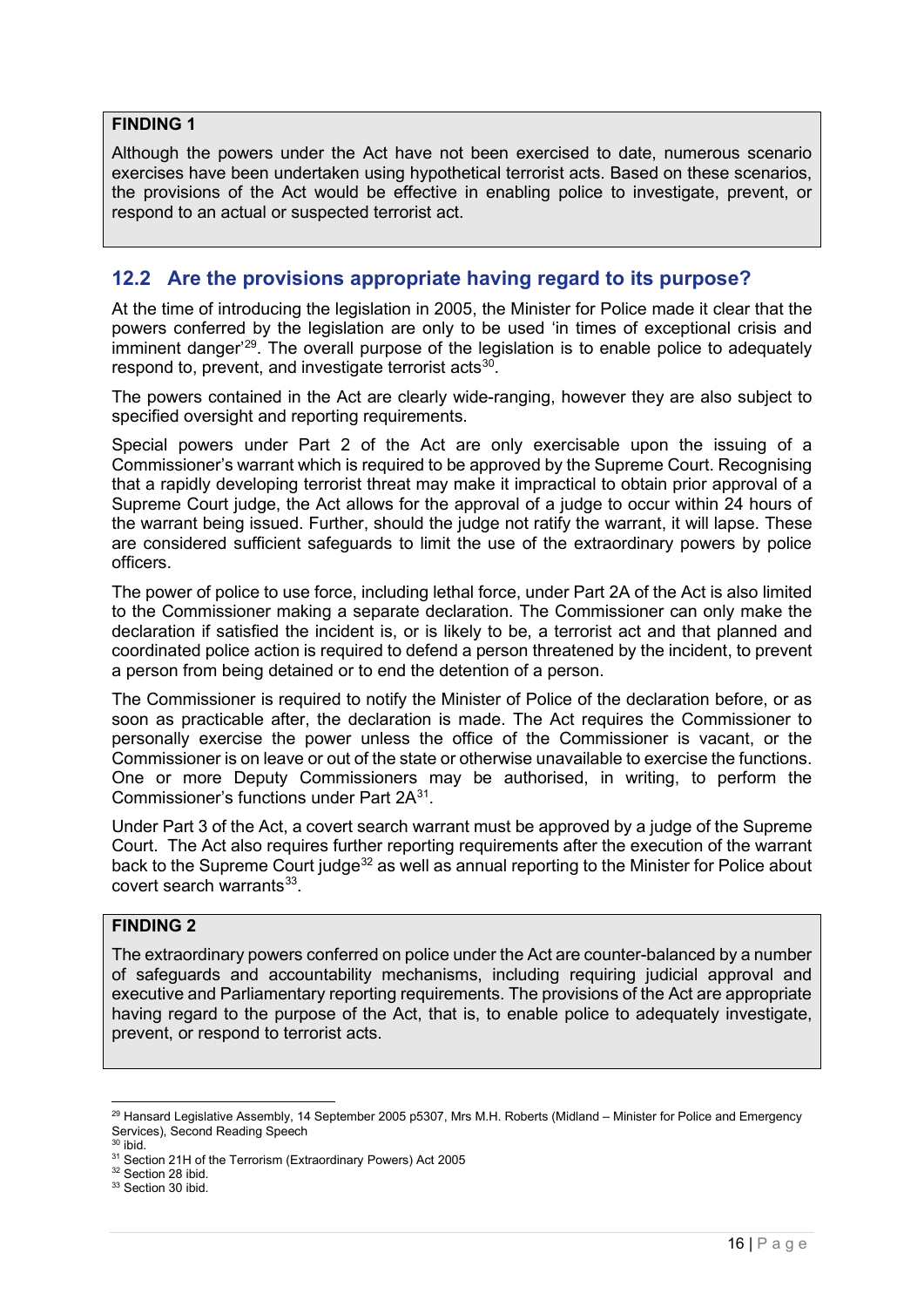## <span id="page-16-0"></span>**12.3 Should the Act continue in operation?**

A specific requirement of any statutory review conducted pursuant to section 34 is to consider whether the Act should continue in operation.

The Act resulted from a COAG agreement to introduce counter-terrorism legislation throughout Australia. In 2015, COAG released Australia's Counter-Terrorism Strategy (the COAG Strategy) which identifies five interconnected elements necessary to meet the challenge of terrorism, two of which are addressed within this legislation: 'disrupting of terrorist activity within Australia' and 'having effective responses and recovery' should an attack occur[34](#page-16-1).

More recently, in 2017, the National Counter-Terrorism Plan, developed by the Australia New Zealand Counter-Terrorism Committee (ANZCTC), which complements the COAG Strategy, provides that states and territories 'maintain counter-terrorism related policies, legislation and plans within their jurisdictions with a view to national consistency and interoperability'[35](#page-16-2).

In 2021, terrorism continues to pose a real threat in this country. Australia's current National Terrorism Threat Level is 'probable'[36](#page-16-3). The National Terrorism Threat Advisory System is a scale of five levels to provide advice about the likelihood of an act of terrorism occurring in Australia. A 'probable' threat level means 'credible intelligence, assessed by our security agencies, indicates that individuals or groups have the intent and capability to conduct a terrorist attack in Australia'[37.](#page-16-4)

The threat continues to evolve, with extremist ideologies motivating individuals and groups to plan and carry out a range of attacks that may utilise sophisticated or simple and readily available means of effecting a terrorist act. The Director General of Australian Security Intelligence Organisation advised the Parliamentary Joint Committee on Security and Intelligence in April this year that he expects a terrorist attack to occur in Australia within the next year.<sup>[38](#page-16-5)</sup>

As previously discussed, the powers of the Act have not been utilised (other than the 2009/10 application for a covert search warrant) in Western Australia. However, previous statutory reviews of the Act and reviews conducted in other jurisdictions have consistently concluded that extraordinary powers legislation forms part of the national counter-terrorism framework and that there is an ongoing need for these laws so police are able to undertake any actions required in the event of an actual or likely terrorist act.

The Act is due to expire on 19 December 2025<sup>[39](#page-16-6)</sup>. Whilst the next statutory review will occur in the lead up to its expiry and will necessarily consider and make a recommendation about the future of the Act as well as any other appropriate amendments, unless the security context changes drastically, it is likely there will be a need to extend the Act's operation past 2025.

## **FINDING 3**

The National Counter-Terrorism Plan requires States and Territories to maintain counterterrorism related policies, legislation and plans within their jurisdictions. The current security environment, and the frequency and diverse range of terrorist acts overseas and in other parts of Australia, means there continues to be a need for the existence of extraordinary powers legislation. The Act forms an integral part of the national security framework.

<span id="page-16-1"></span><sup>&</sup>lt;sup>34</sup> Australia's Counter-Terrorism Strategy - Strengthening Our Resilience, 2015, COAG, page vii.

<span id="page-16-2"></span><sup>35</sup> National Counter-Terrorism Plan, 4th Edition 2017, Australia New Zealand Counter-Terrorism Committee, page 3.

<span id="page-16-3"></span><sup>36</sup> Webpage: https://www.nationalsecurity.gov.au/Securityandyourcommunity/Pages/National-Terrorism-Threat-Advisory-System.aspx as at 27 May 2021.

 $37$  Ibid.

<span id="page-16-5"></span><span id="page-16-4"></span><sup>38</sup> Parliamentary Joint Committee on Intelligence and Security – Inquiry into extremist movements and radicalism in Australia, Public Hearing, Thursday 29 April 2021

<span id="page-16-6"></span><sup>39</sup> Section 35 *Terrorism (Extraordinary Powers) Act 2005*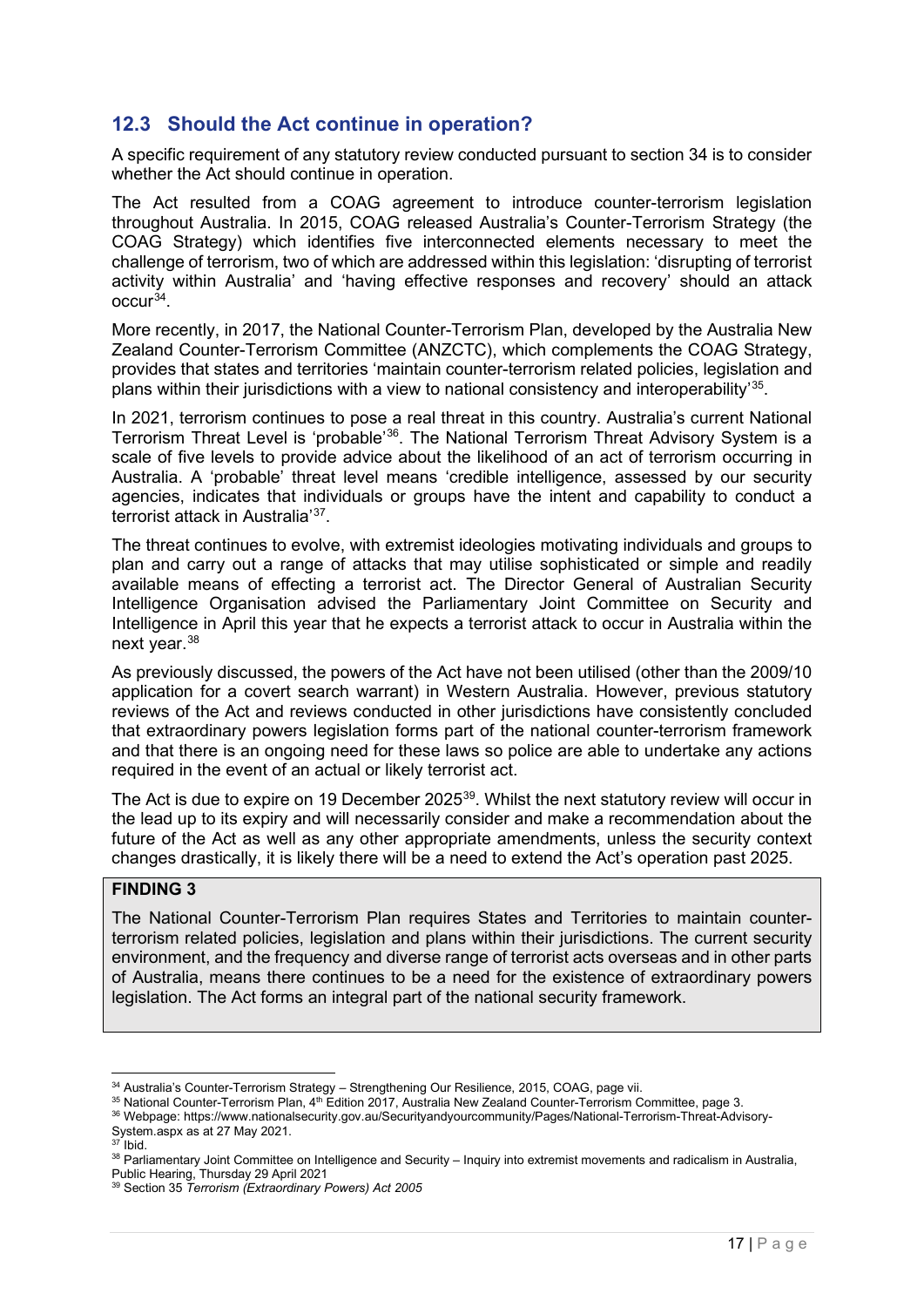## **RECOMMENDATION 1**

It is recommended that the Act continue in operation.

## <span id="page-17-0"></span>**12.4 The definition of terrorist act**

The Act defines a 'terrorist act' in section 5. The definition contains three elements – motive, intention and action – that have been agreed to nationally. An act cannot be considered a terrorist act unless the motive is the advancement of a political, religious or ideological cause.

The adequacy of the definition has been raised as a matter for further consideration in previous reviews of the Act in WA and in other jurisdictions.

In its 2017 report, the Victorian Expert Panel on Terrorism and Violent Extremism and Response Powers (Expert Panel) suggested that, by restricting the legislative definition of a 'terrorist act' to an act motivated by a political, religious or ideological cause, the legislation exposes the community to the danger of a terrorist act motivated by something other than politics, religion or ideology <sup>[40](#page-17-1)</sup>.

The Expert Panel questioned the utility of the definition for terrorist acts where motive cannot be established. Essentially, unless the offender's motive is to advance a political, religious or ideological cause, what they do is not considered a terrorist act, and none of the legislated counter-terrorism measures could be applied. The Expert Panel accepted that the extent of legislative protection has not yet been fully tested in circumstances in which an action intended to intimidate the public at large, or coerce a government, has clearly been planned, prepared for, or executed, without any motivation to advance a political, religious or ideological cause.

The Expert Panel recommended that the Victorian Government refer to an appropriate interjurisdictional body consideration of the legal definition of a terrorist act to remove motive as an essential element of that definition and strengthen the distinction between terrorism and other crimes so as to capture terrorism's unique significance and gravity and ensure that the necessary tools are always available.

Contrary to the Expert Panel recommendation, the NSW Department of Justice recommended that the existing definition of 'terrorist act' be retained, noting that it is a nationally recognised definition that has not caused problems for NSW authorities [41](#page-17-2).

The issue has been further considered in national forums and it has been concluded that the motivation element should remain in the definition.

Whilst it is recognised that there are individuals who commit indiscriminate attacks with no underlying motive to advance a political, religious or ideological cause, jurisdictions have measures in place to address this risk. Specifically, most jurisdictions have a specialist unit to deal with obsessed individuals.

Additionally, in 2020, WA undertook a further measure to address this risk by prescribing a 'hostile act' hazard for the purposes of the *Emergency Management Act 2005* (EM Act)*.* This hazard specifically focuses on a physical act and removes the need to be satisfied of the person's intent, thus enabling the declaration of an emergency situation or a state of emergency and the resultant powers under the EM Act at an earlier stage than if it were necessary to show that the act was a terrorist act.

Consequently it is recommended to maintain the status quo.

<span id="page-17-1"></span><sup>40</sup> State Government of Victoria (2017). *[Expert Panel on Terrorism and Violent Extremism Prevention and Response Powers:](https://www.vic.gov.au/sites/default/files/2019-02/Expert-Panel-on-Terrorism-Report-2.pdf)  Report 2.* p. 56-73 41 Department of Justice, NSW (2018). *[Terrorism \(Police Powers\) Act 2002: Statutory Review.](https://www.justice.nsw.gov.au/justicepolicy/Documents/statutory-review-of-the-tppa.pdf)* p. 15-18

<span id="page-17-2"></span>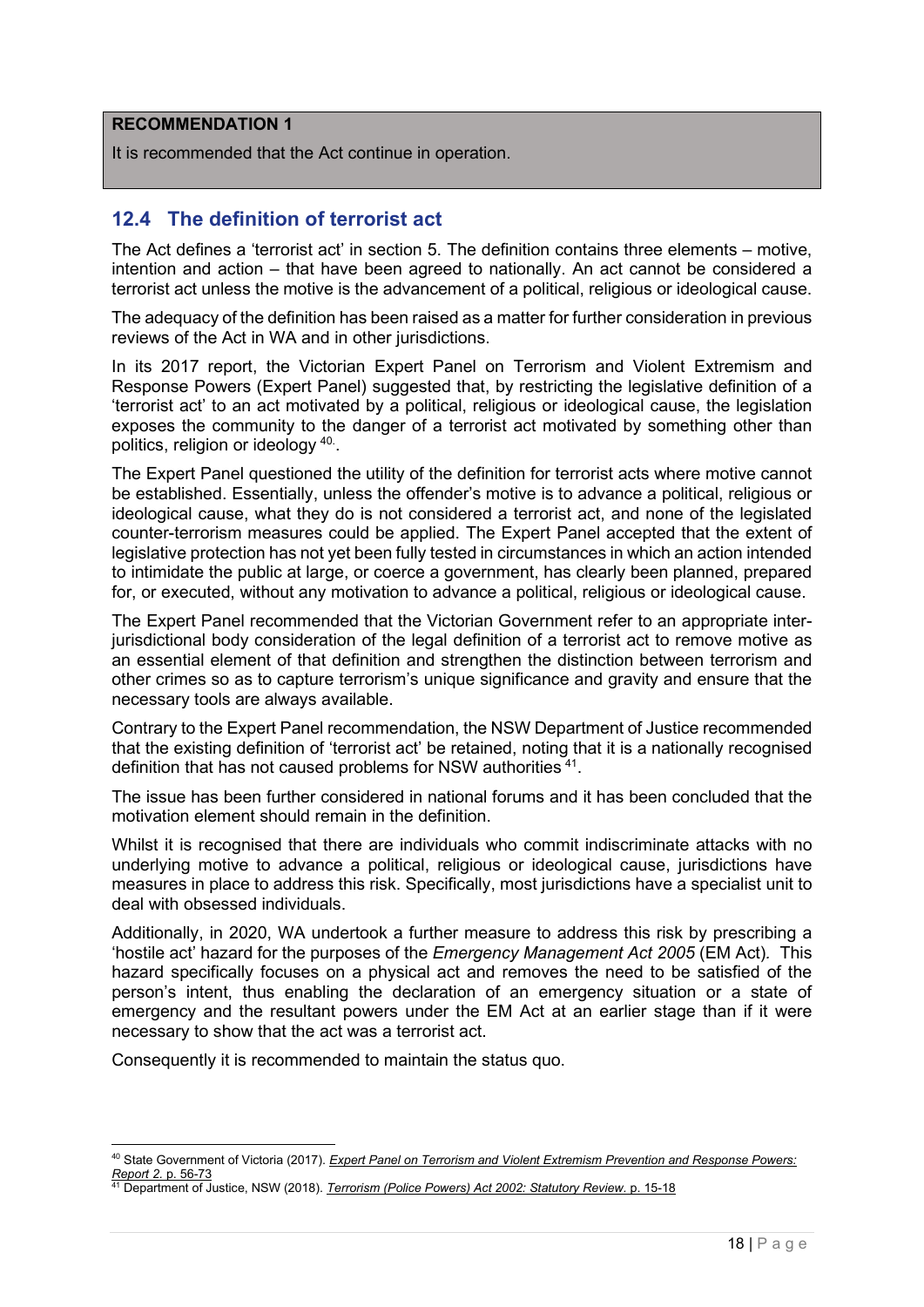## **RECOMMENDATION 2**

In the absence of a nationally agreed amendment to the definition of 'terrorist act', it is recommended that the current definition remain.

## <span id="page-18-0"></span>**12.5 Issues arising from scenario exercises**

Applying the provisions of the Act to various scenarios is valuable in determining how they may actually operate and what thresholds would be required to be met before the provisions of the Act could be invoked. After applying the Act to numerous scenarios, two issues were identified as requiring further consideration. Both of these issues related to Part 2A , which was inserted by the 2018 Amendment Act. The first is clarification around the threshold for the use of force powers, specifically what would be considered as constituting an incident. The second is the Commissioner's power to authorise others to exercise his statutory functions.

## <span id="page-18-1"></span>**12.5.1 Clarification of the threshold for use of force powers**

When applying the Act's provisions to various scenarios, there was debate about the threshold for the use of the use of force powers in Part 2A, particularly what constitutes an 'incident'.

Section 21C(1) provides:

The Commissioner may declare that this Part applies to an incident to which police officers are responding if the Commissioner is satisfied there are reasonable grounds to suspect –

- (a) that the incident is or is likely to be a terrorist act; and
- (b) that planned and coordinated police action is required
	- (i) to defend a person threatened by the incident; or
	- (ii) to prevent a person from being detained or end the detention of a person.

During the scenarios uncertainty arose around at what point an 'incident' is deemed to have commenced (for the purposes of invoking the Part 2A powers). Does the preparation and lead up to an incident occurring mean that it too forms part of an incident?

The term 'declared incident' is defined in section 21A as meaning '*an incident in respect of which a declaration is made'*. The Commissioner may declare that Part 2A applies to an incident to which police officers are responding if the Commissioner is satisfied that there are reasonable grounds to suspect that '*the incident is or is likely to be a terrorist act'*.

The term 'incident' is not defined in the Act, however the ordinary dictionary definition of the term 'incident' is 'an instance of something happening; an occurrence or event'<sup>[42](#page-18-2)</sup>. Therefore, a declaration may only be made in respect of a happening, occurrence or event 'to which police are responding'[43](#page-18-3). That is, the police officers must be responding to the terrorist act itself or an event that 'is likely to be a terrorist act'. This language is in the present tense and not in respect of an incident that is *about* to be committed. This is in contrast to a Commissioner's warrant under Part 2 or a covert search warrant under Part 3 of the Act that may be issued in respect of a terrorist act that the Commissioner *suspects* is about to be committed<sup>44</sup>.

Also considered is the fact that headings to Parts form part of written law.[45](#page-18-5) The heading of Part 2A reads 'Police use of force: ongoing terrorist acts'. 'Ongoing' is generally taken to mean 'in progress' or 'continuing to exist'. A terrorist act which has not yet taken place is therefore not 'ongoing'.

<span id="page-18-2"></span><sup>42</sup> *Macquarie Dictionary* online edition

<span id="page-18-3"></span><sup>43</sup> Section 21C(1), *Terrorism (Extraordinary Powers) Act 2005*

<span id="page-18-4"></span><sup>44</sup> Sections 7(2)(a), 23(2)(a) and 24(3)(d), ibid

<span id="page-18-5"></span><sup>45</sup> Section 33(1) of the *Interpretation Act 1984*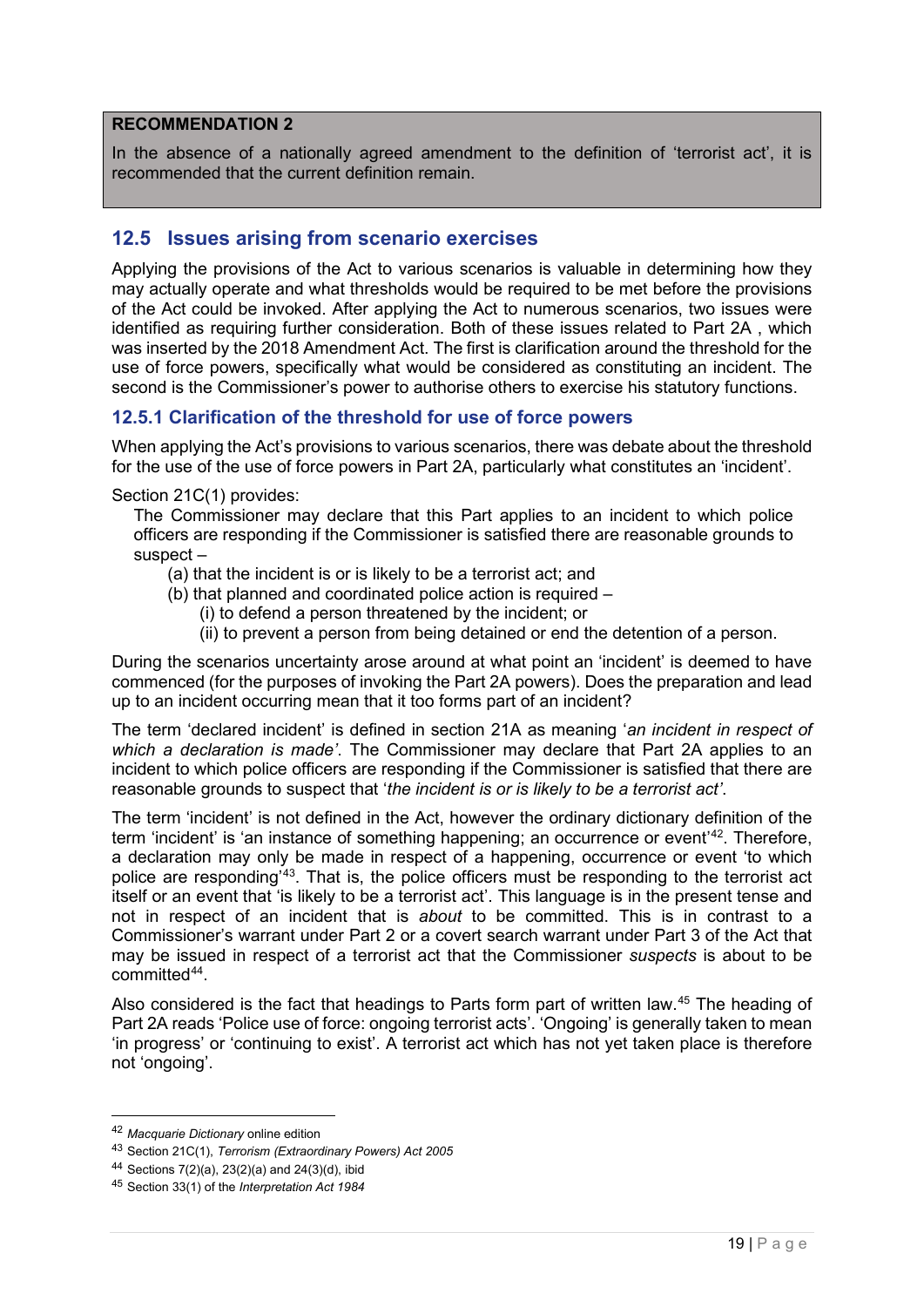The Minister's Second Reading Speech on the *Terrorism (Extraordinary Powers) Amendment Bill 2018* states that the Part 2A provisions were in response to a recommendation by the New South Wales Coroner on the December 2014 Lindt Café siege. The powers are clearly directed towards the resolution of a classic siege situation.

Based on all of the above, it appears the Part 2A powers can only be used with certainty when a terrorist act *is* occurring and, not in the *lead up* to an incident occurring.

In the absence of any express power to use lethal force to prevent a terrorist act, police officers will only be able to use force in self-defence in the circumstances set out in section 248 of the Criminal Code (WA).

As a consequence of the scenario exercises, consideration was given as to whether the Act should be amended to expressly allow police officers to use lethal force to *prevent* a terrorist act in circumstances where it is believed a person is about to commit the act. For example where police have intelligence that suspected terrorists are travelling in a vehicle strongly believed to contain explosives on their way to carry out the terrorist act.

An argument in favour of extending the powers to cover such a scenario is that one of the key objects of that the Act is to prevent, as well as respond to, terrorist acts.

Additionally, the evolving nature of the terrorist threat needs to be considered. In the latest annual threat assessment issued by ASIO the threat level remains at probable, and the most likely terrorist tactics are identified as being for a terrorist to use basic weapons, explosives, firearms or vehicles in a highly mobile attack either at one or several locations. Whilst police would expect to undertake other actions to intercept and prevent the attack it may still be that the option to use force, including lethal force, is necessary in certain circumstances to prevent the terrorist act that will endanger lives from occurring.

The review concludes that further consideration is required on this matter.

## **FINDING 4**

The use of force threshold in Part 2A of the Act does not permit the Commissioner of Police to authorise police officers to use lethal force in relation to a terrorist act that has not yet occurred.

## **RECOMMENDATION 3**

It is recommended that, consistent with a key purpose of the legislation, further consideration be given to whether the Act should be amended to allow for the use of lethal force to be authorised to prevent a terrorist act in certain, limited circumstances.

## <span id="page-19-0"></span>**12.5.2 Commissioner's power to authorise**

The second matter that arose during the scenarios related to the limited ability for the Commissioner to authorise others to exercise the Commissioner's functions or powers under the Act.

A terrorism situation is likely to commence without notice and evolve quickly and, although expected to be an extremely rare circumstance, it may not always be possible to immediately contact the Commissioner. Issues surrounding authorisations were contemplated during the scenarios.

Section 31 (which applies to all functions within the Act other than a function under Part 2A) provides that if the Commissioner is unavailable to exercise the functions under the Act, the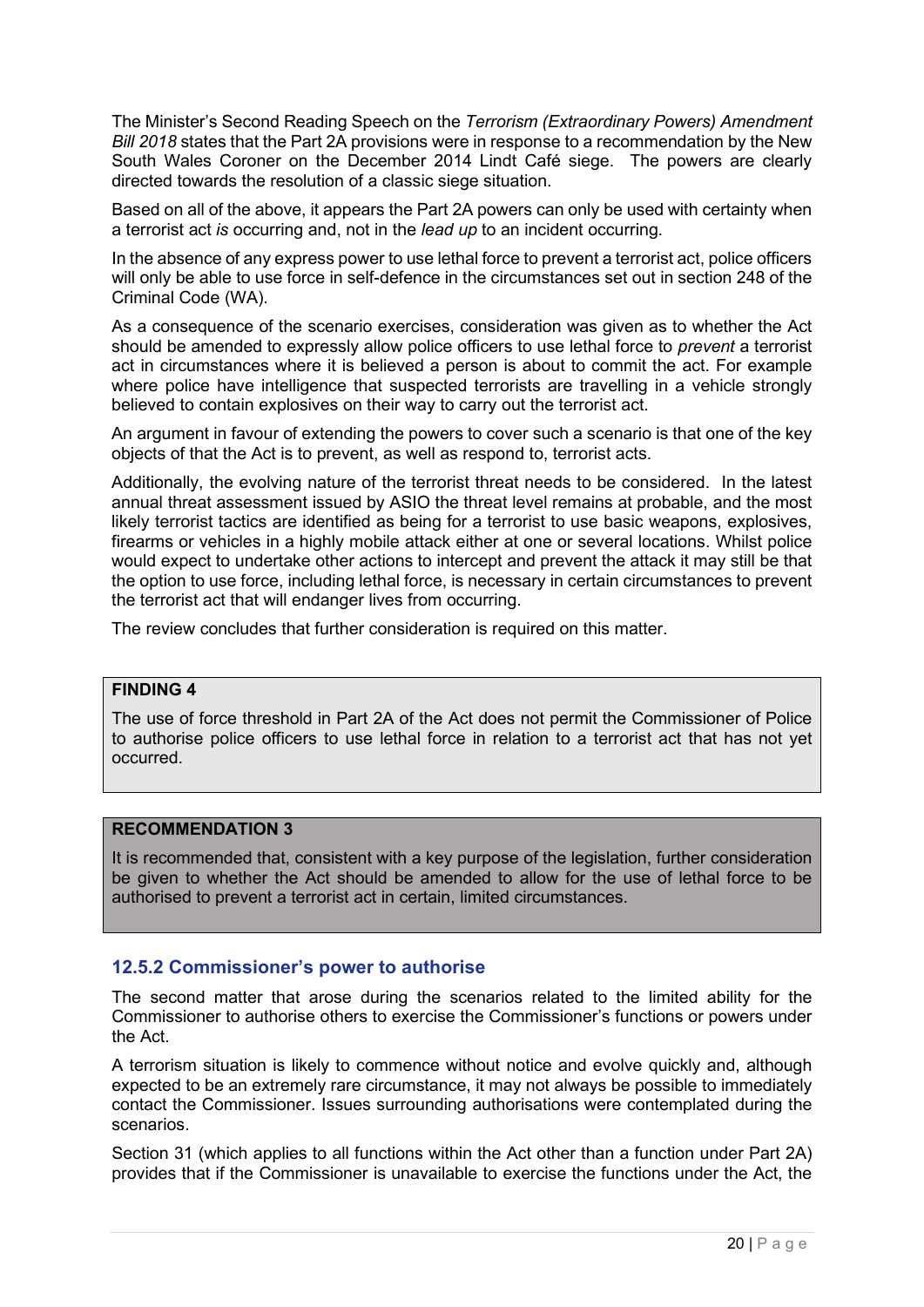Commissioner may authorise a police officer who holds, or is acting in, the office of Deputy Commissioner to perform them. [46](#page-20-1) Additionally, if a Deputy Commissioner is unavailable to exercise the functions, the Commissioner is able to authorise the performance of the functions to a police officer who holds, or is acting in, a rank of Commander or Assistant Commissioner[47](#page-20-2). Authorisations are to be in writing.

Part 2A of the Act applies to the use of force (including lethal force) during a declared incident. The Commissioner can only authorise a police officer who holds or is acting in the office of Deputy Commissioner to perform the Commissioner's functions should the Commissioner be unavailable (due to being on leave, outside the state or otherwise unavailable) or if the office of the Commissioner is vacant at the time[48](#page-20-3).

Consequently, a declaration cannot be made under section 21C of the Act if neither the Commissioner nor an authorised Deputy Commissioner are available. It is considered highly unlikely that this situation would occur, and therefore at this point in time it is deemed that the current provisions of the Act are appropriate.

However, whilst unlikely that a situation will arise whereby the Commissioner and both Deputy Commissioners are unavailable, it is considered prudent that further consideration be given for an authorised Assistant Commissioner or Commander to have the capacity to make such a declaration in very limited circumstances. Such an amendment would make the authorisation powers under Part 2A consistent with the authorisation powers within the rest of the Act.

## **FINDING 5**

The power for the Commissioner of Police to authorise others to exercise the Commissioner's functions under the Act are more specific and limited in Part 2A than the authorisation powers under the rest of the Act. At this point in time, however the authorisation powers under Part 2A are considered appropriate.

## **RECOMMENDATION 4**

It is recommended that consideration be given to making the authorisation provisions under Part 2A consistent with the authorisation provisions within the rest of the Act, and that this be revisited at a future review.

## <span id="page-20-0"></span>**12.6 Commissioner's warrants – Scope of warrants**

Section 8(2) of the Act sets out the required content of a Commissioner's warrant as follows:

- (2) A Commissioner's warrant
	- …
	- (d) must name or describe (if necessary by using a picture or other visual depiction) one or more of the following —
		- (i) an area of the State in which the powers in Division 3 may be exercised (the *target area*);
		- (ii) a person sought (the *target person*) in connection with the terrorist act;

<span id="page-20-1"></span><sup>46</sup> Section 31(2)(a) of the *Terrorism (Extraordinary Powers) Act 2005*

<span id="page-20-2"></span> $47$  Section 31(2)(b), ibid

<span id="page-20-3"></span><sup>48</sup> Section 21H, ibid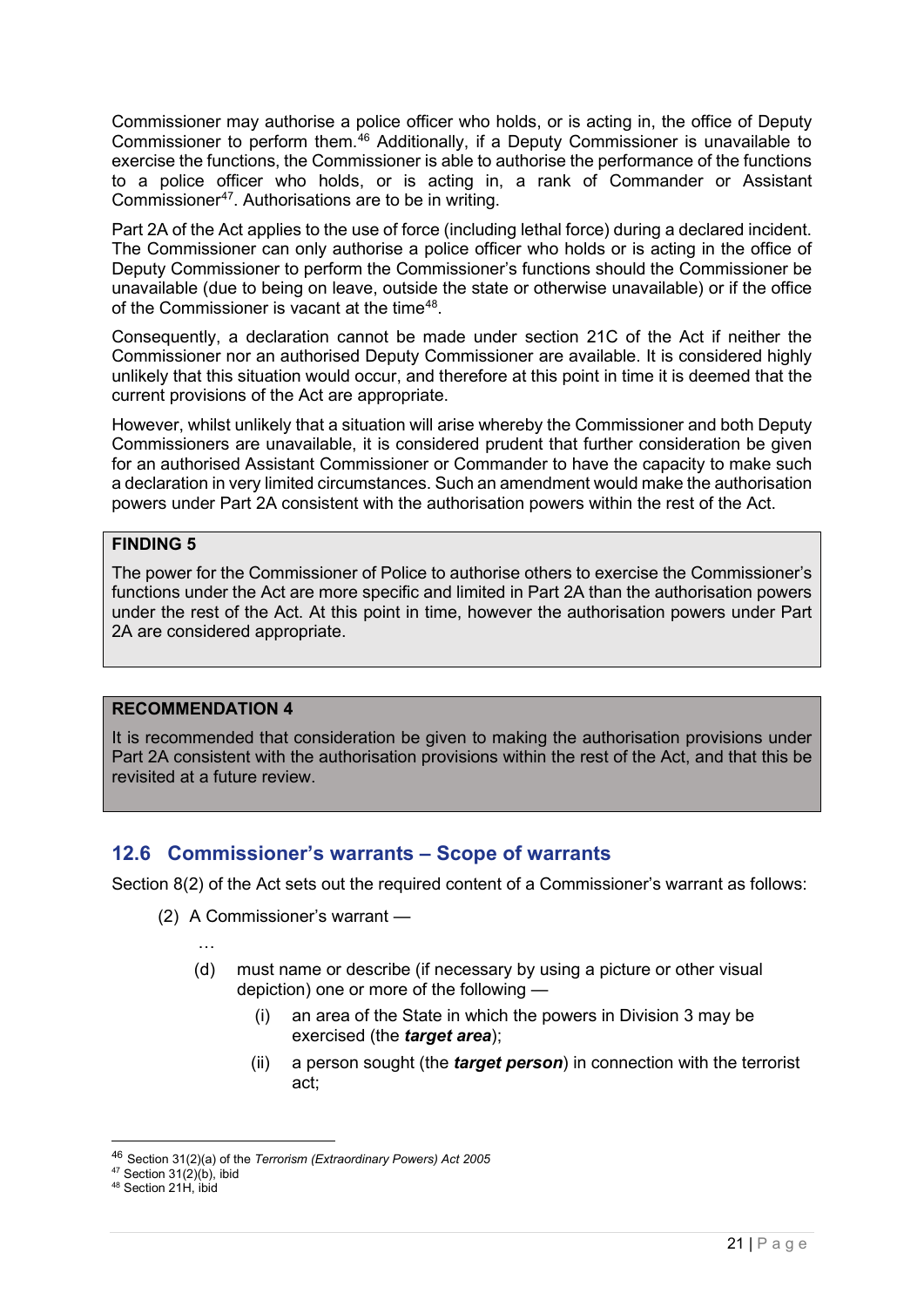(iii) a vehicle sought (the *target vehicle*) in connection with the terrorist act;

The requirement for 'one or more of the following' to be named or described in the Commissioner's warrant raises the question as to whether the warrant could describe multiple target areas and/or multiple target persons and/or multiple target vehicles. This could be relevant in circumstances where there is a terrorist cell operating.

Whilst section 10(c) of the *Interpretation Act 1984* (WA) (Interpretation Act) provides that in any written law 'words in the singular number include the plural and words in the plural number include the singular', this is unless (broadly) express provision is made to the contrary or the subject or context is inconsistent with such application.<sup>[49](#page-21-2)</sup>

There is argument that the references in section 8(2) to a target area, target person or target vehicle should be construed in the singular. Warrants are generally directed to a particular place. For example, a search warrant issued under section 42 of the *Criminal Investigation Act 2006* (WA) would not be issued in relation to more than one place.

Notwithstanding that a Commissioner's warrant may describe one or more target area, target person and/or target vehicle, it appears that separate Commissioner's warrants would therefore need to be obtained where there are multiple target areas, multiple target persons and/or multiple target vehicles.

Given the uncertainty and because the powers exercisable under a Commissioner's warrant are so extraordinary, it is considered that section 10(c) of the Interpretation Act cannot be relied upon to extend a Commissioner's warrant to multiple target areas and/or multiple target persons and/or multiple target vehicles.

Further consideration needs to be given to determine whether the Act needs to be amended and if so, clarifying the circumstances surrounding the use of the Commissioner's warrant. For example, having to issue multiple individual warrants could impede an urgent response to a multi-site event, for example. It is recommended that this matter should be further reviewed and resolved during the next statutory review.

## **FINDING 6**

There is uncertainty about whether a Commissioner's warrant issued under section 8 can apply to multiple target persons and/or multiple target areas, and/or multiple target vehicles.

## **RECOMMENDATION 5**

It is recommended that consideration be given to whether a Commissioner's warrant should apply to multiple target persons and/or multiple target areas and/or multiple vehicles.

## <span id="page-21-0"></span>**12.7 Amendments made in other jurisdictions**

This review has outlined amendments that have been made to extraordinary powers legislation in other jurisdictions. It is not the intention of this review to fully consider every amendment made in every other jurisdiction at this time. However, two significant amendments that require consideration in the context of WA legislation are examined below.

## <span id="page-21-1"></span>**12.7.1 The power to appropriate premises and things (Parts 2 and 2A)**

The Act does not expressly provide police with the power to commandeer premises and things to utilise for operational purposes where there is a critical need to act quickly or the use or

<span id="page-21-2"></span><sup>49</sup> Section 3(1)(a) and (b) of the *Interpretation Act 1984*.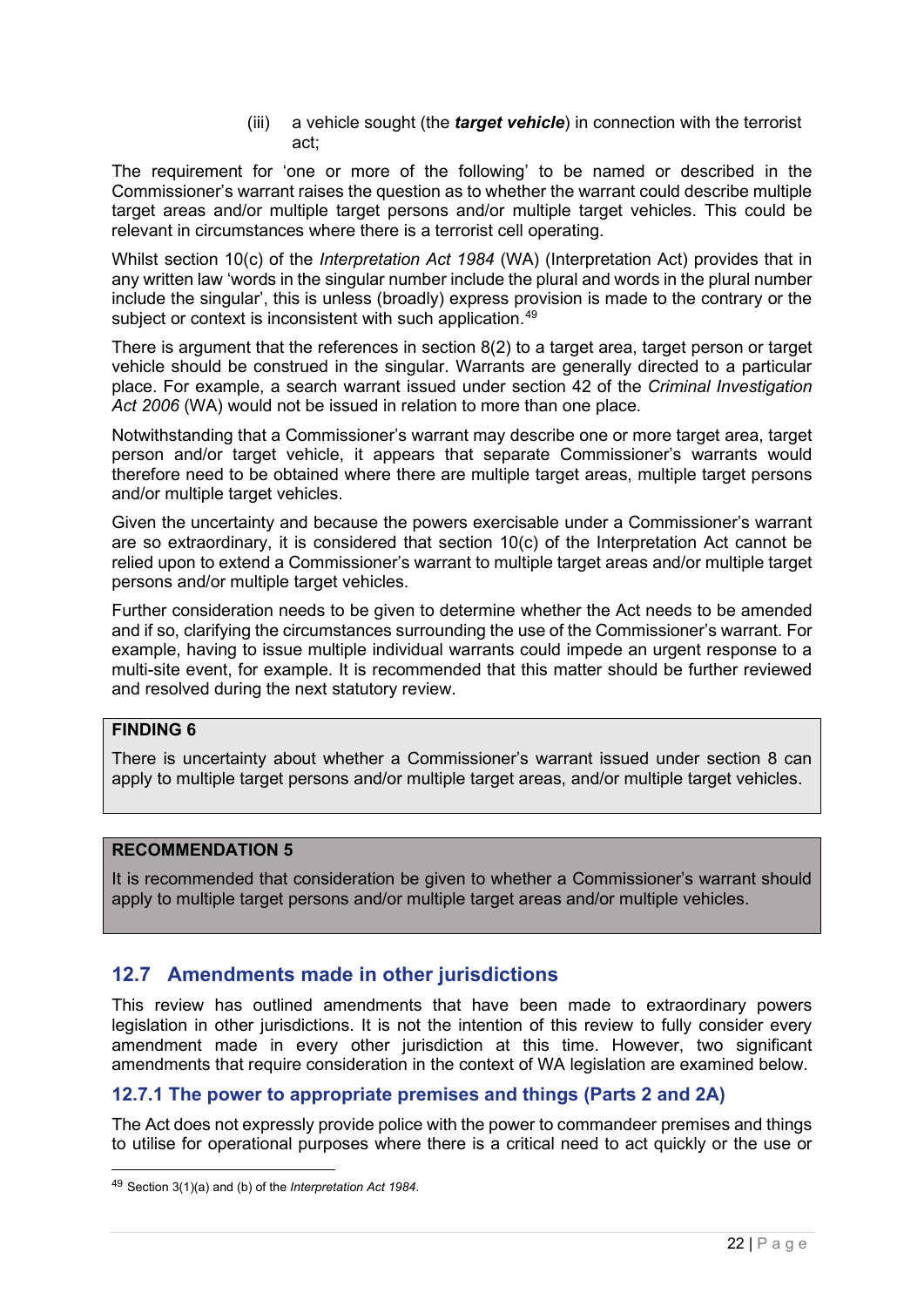alteration of a premises or thing if necessary as a means of last resort i.e. setting up sniper locations or forward command posts.

#### Legislation and recommendations from other jurisdictions

Prior to being prescribed in the *Terrorism (Community Protection) Act 2003* (Vic) (TCPA) in 2018, the TCPA did not expressly provide police with the power to appropriate premises and things for the purposes of incident management during a terrorist act.

The Victoria Police expressed concern to the Expert Panel<sup>[50](#page-22-0)</sup> that, without prescribed provisions, the ability for police to effectively carry out their duties in an emergency situation may be inhibited as they must rely on informal arrangements and the goodwill and consent of owners of premises. Victoria Police proposed that a provision similar to that in the *Public Safety Preservation Act 1986* (QLD) (PSPA) be prescribed in the TCPA. Section 8(1) of the PSPA provides that, where there is an emergency situation, an emergency commander<sup>[51](#page-22-1)</sup> may direct an owner (or the person in charge or in control) of any resource, to surrender it and place it under the emergency commander's or police control. A 'resource' is defined as any animal or any thing which may provide aid or be of assistance in an emergency situation.<sup>[52](#page-22-2)</sup>

The Expert Panel recommended that the TCPA be amended to enable a police officer, if they reasonably consider the use of a certain premises or thing to be necessary to respond to the terrorist act, to:

- direct an owner (or a person apparently in charge or in control) of premises or things within an area that is the target of an authorisation to place it in an officer's control, and
- take possession and make use of premises or things for the purposes of an authorisation.

The Expert Panel also recommended that amendments provide for persons whose premises or things are used by Victoria Police to be able to claim compensation from the State including losses, damage to the premise or thing, and lost earnings during police appropriation of the premises $53$ .

The *Justice Legislation Amendment (Terrorism) Act 2018* (JLAA) subsequently amended the TCPA to introduce powers to appropriate premises and things in the event of a terrorist act in Victoria. It was enacted on 7 August 2018.

#### Other Western Australian legislation

In Western Australia, the *Emergency Management Act 2005* (the EM Act) contains a power to appropriate premises. Section 69 of the EM Act provides:

'For the purposes of emergency management during an emergency situation or state of emergency, a hazard management officer or authorised officer may take control of or make use of any place, vehicle or other thing'.

Section 75(1) of the EM Act sets out a range of powers that may be exercised by an authorised officer during a state of emergency. These include powers to 'remove, dismantle, demolish or destroy a vehicle, or any premises, in the emergency area' and a power to 'build earthworks or temporary structures, or erect barriers in the emergency area'[54.](#page-22-4)

<span id="page-22-0"></span><sup>50</sup> State Government of Victoria (2017). *[Expert Panel on Terrorism and Violent Extremism Prevention and Response Powers:](https://www.vic.gov.au/sites/default/files/2019-02/Expert-Panel-on-Terrorism-Report-1.pdf)  [Report 1.](https://www.vic.gov.au/sites/default/files/2019-02/Expert-Panel-on-Terrorism-Report-1.pdf)* p. 75.

<span id="page-22-1"></span><sup>51</sup> Section 5 *Public Safety Preservation Act 1986* (QLD).

<span id="page-22-2"></span><sup>52</sup> Schedule – Dictionary *Public Safety Preservation Act 1986*.

<span id="page-22-3"></span><sup>53</sup> State Government of Victoria (2017). *[Expert Panel on Terrorism and Violent Extremism Prevention and Response Powers:](https://www.vic.gov.au/sites/default/files/2019-02/Expert-Panel-on-Terrorism-Report-1.pdf)  [Report 1.](https://www.vic.gov.au/sites/default/files/2019-02/Expert-Panel-on-Terrorism-Report-1.pdf)* p. 75

<span id="page-22-4"></span><sup>54</sup> *Emergency Management Act 2005,* s75(1)(f)(m)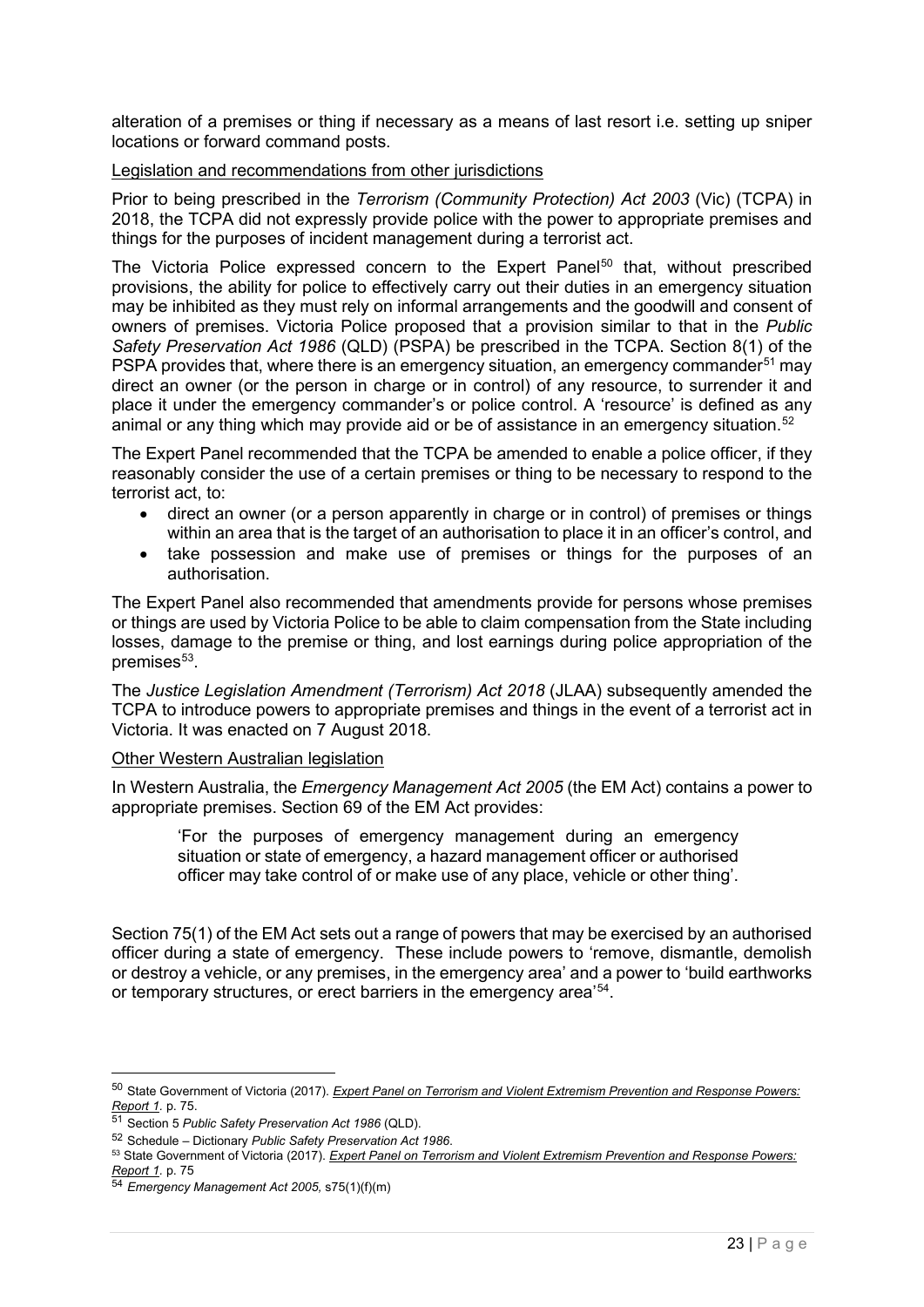Further, under section 78 of the EM Act, a person who suffers loss or damage because of an exercise of a power under (relevantly) section 69 or 75(1)(f) is entitled to be paid just and reasonable compensation.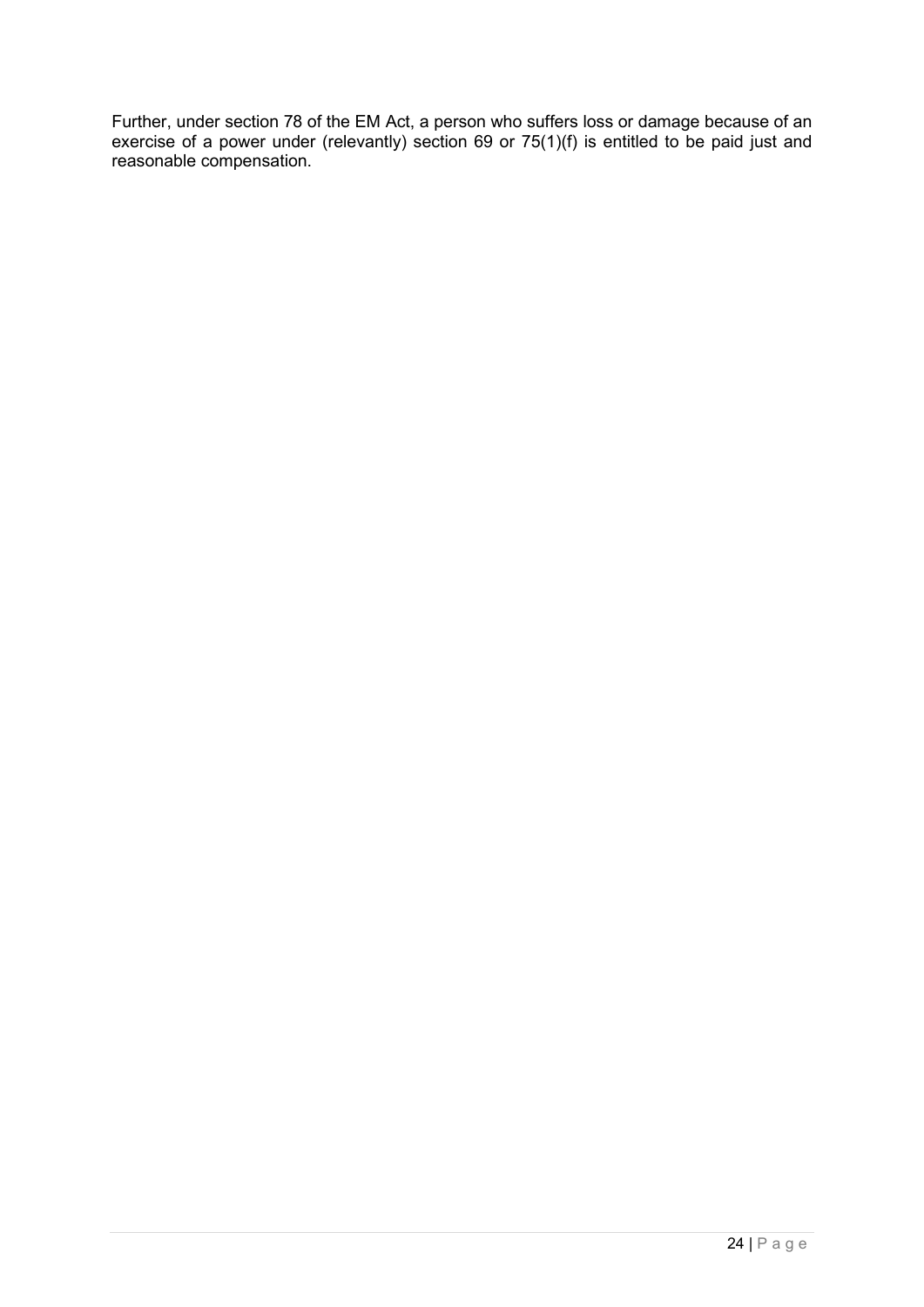## **Discussion**

When responding to a terrorist act it is entirely possible that the power to take control or make use of a premises along with a power to make alterations or to build temporary structures could be required. Specifically, in a siege situation police may need to take control of a property to set up either a forward command post or a sniper post. In the latter situation it may be necessary to remove a window or make some other structural alteration to be able to carry out their powers under the Act.

It is therefore recommended that powers similar to that in the EM Act be included in the Act. The power to take control or make use of a property as well as a power to make alterations or build temporary structures could be conditional on:

- A Commissioner's warrant issued under Part 2 of the Act having effect (in the same way as the power to issue a direction to a government agency under section 19 of the Act applies only while a Commissioner's warrant has effect), or
- A Part 2A declaration under section 21C of the Act being in effect (since the making of a declaration is not contingent upon the issue of a Commissioner's warrant).

Given these powers are recommended to be included in the Act, consideration should therefore be given to whether a person be entitled to compensation in respect of loss or damage to property which police have taken control or made use of in the event of a terrorist act as provided for in the Victorian legislation and in the EM Act.

## **FINDING 7**

The Act does not expressly provide police with the power to take control or make use of premises and things to utilise for operational purposes where there is a critical need. This may impede police from effectively carrying out their functions in the event of a terrorism incident.

## **RECOMMENDATION 6**

It is recommended that the Act be amended to include a power to take control of property similar to section 69 of the *Emergency Management Act 2005* and for a general power to make alterations or build temporary structures on that property if required. These powers should be conditional on a Commissioner's warrant under Part 2 having effect, or a declaration under Part 2A being in place.

## **RECOMMENDATION 7**

It is recommended that consideration be given to amending the Act to provide that where a person has suffered loss or damage as a result of police taking control of or making use of their property, that person is entitled to be paid just and reasonable compensation.

## <span id="page-24-0"></span>**12.7.2 Extension of interim authorisations (Part 2)**

#### Current WA legislation

Part 2 of the WA Act prescribes the exercise of special police powers to be authorised through a warrant issued by Commissioner. The Commissioner's warrant cannot be issued without the prior approval of a Supreme Court judge unless a judge is not able to be contacted, in which case the warrant may be issued without approval but must be ratified by a judge within 24 hours of issue.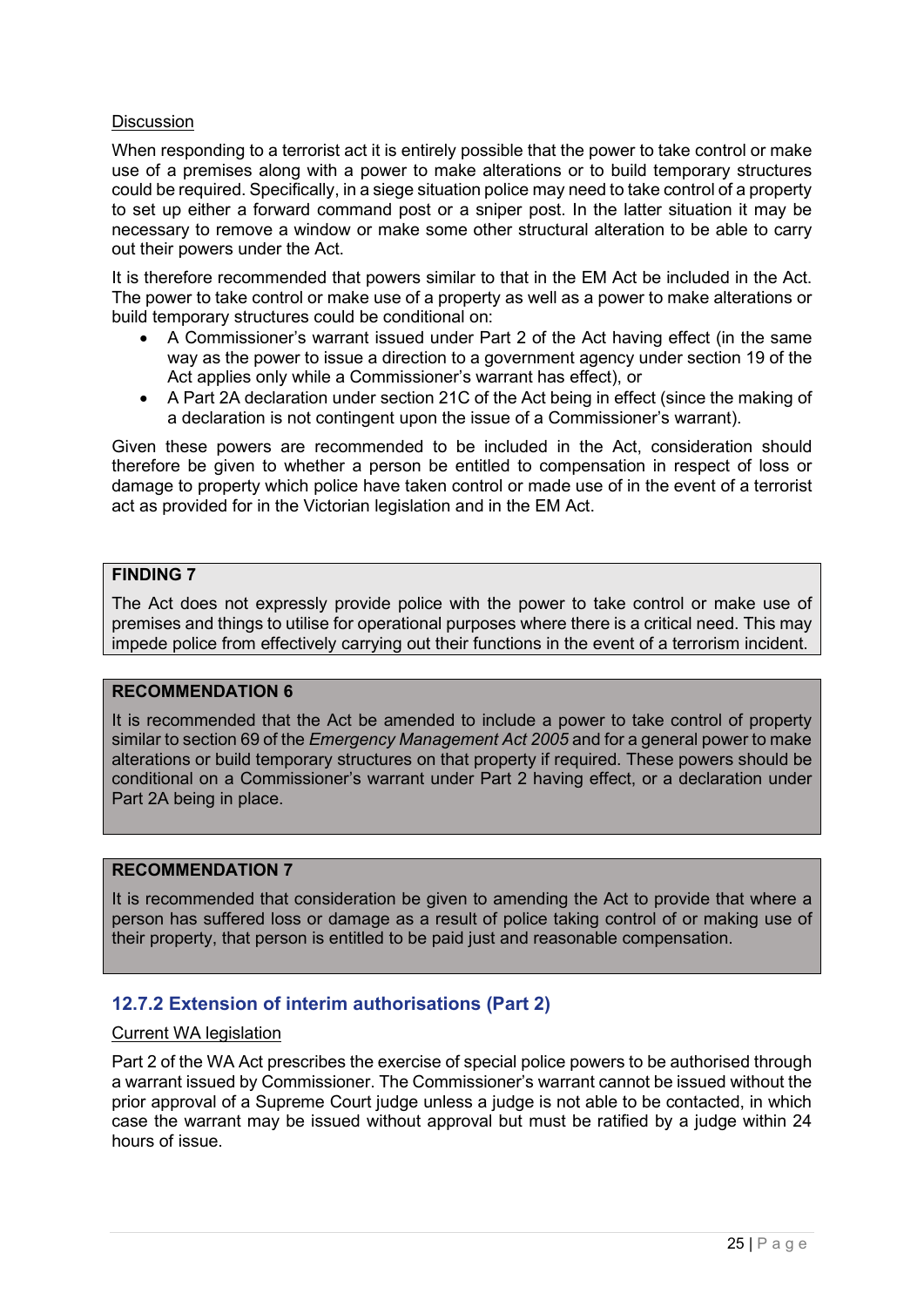As soon as practicable after the Commissioner issues a warrant, a written report must be provided to the Minister for Police outlining the basis and terms of the warrant.

## Legislation and recommendations from other jurisdictions

The Victorian TCPA prescribes a process similar to the Commissioner's warrant in the WA Act but with a different approval process. In Victoria, the Chief Commissioner must initially submit a written application to the Premier to receive approval to apply to the Supreme Court for an order authorising the exercise of special powers. In the event that there is an urgent need for authorisation, an 'interim authorisation' can be issued before full authorisation is sought from the Supreme Court (with the Premier's approval).

The duration of an interim authorisation was originally 24 hours. To ensure Victoria Police has the flexibility required to obtain appropriate approval, the TCPA was amended in 2018 to extend the duration of interim authorisations from 24 hours to 48 hours. The rationale given for the extension is that the 24-hour period after which the Chief Commissioner must apply to the Supreme Court for an extension is likely to be unduly restrictive for police to effectively respond to a terrorist act – particularly where the target of the authorisation is broadly  $defined<sup>55</sup>$  $defined<sup>55</sup>$  $defined<sup>55</sup>$ .

It was argued that the extension of time to 48 hours enables Victoria Police to concentrate efforts on organising immediate operational response and conducting post-event investigations, in addition to completing any written instruments required by the TCPA and if required, prepare an application for the Supreme Court.

New South Wales extraordinary powers legislation also prescribes a period of 48 hours for an interim authorisation.

However, within the context of the WA Act, if a Commissioner's warrant is issued without the prior approval of a judge, and that warrant is in force for a period of 48 hours, there is a likelihood that the warrant may be cancelled (under section 9 of the Act) before the approval of a judge is sought or granted. This would mean that the supervisory role of the Supreme Court is essentially rendered of meaningless.

Given the above considerations and in the context of Western Australia where this is yet to be tested, it is deemed that the 24-hour interim authorisation should remain as is.

## **FINDING 8**

Currently, in urgent circumstances, an interim authorisation for a Commissioner's warrant may be issued without the prior approval of a judge. This authorisation must be ratified by a judge within 24 hours. Whilst an extension of that time period to 48 hours was considered, the effect of this could mean that the supervisory role of the Supreme Court would essentially be rendered meaningless. Given this, it is deemed that the period of 24 hours for an interim authorisation is appropriate.

## <span id="page-25-0"></span>**12.8 Frequency of statutory reviews**

The powers of the Act are unique and wide-ranging. When the Act was introduced, regular statutory reviews of the use of the powers under this Act and an expiry clause were considered necessary to ensure that the Act was not used unduly or excessively and remained necessary.

As noted throughout this report, other than one application for a covert search warrant in 2009/10 that was never executed, the powers under the Act have not been exercised in relation to any actual or suspected terrorist act in Western Australia.

<span id="page-25-1"></span><sup>55</sup> State Government of Victoria (2017). *[Expert Panel on Terrorism and Violent Extremism Prevention and Response Powers:](https://www.vic.gov.au/sites/default/files/2019-02/Expert-Panel-on-Terrorism-Report-1.pdf)  [Report 1.](https://www.vic.gov.au/sites/default/files/2019-02/Expert-Panel-on-Terrorism-Report-1.pdf)* p.72-74